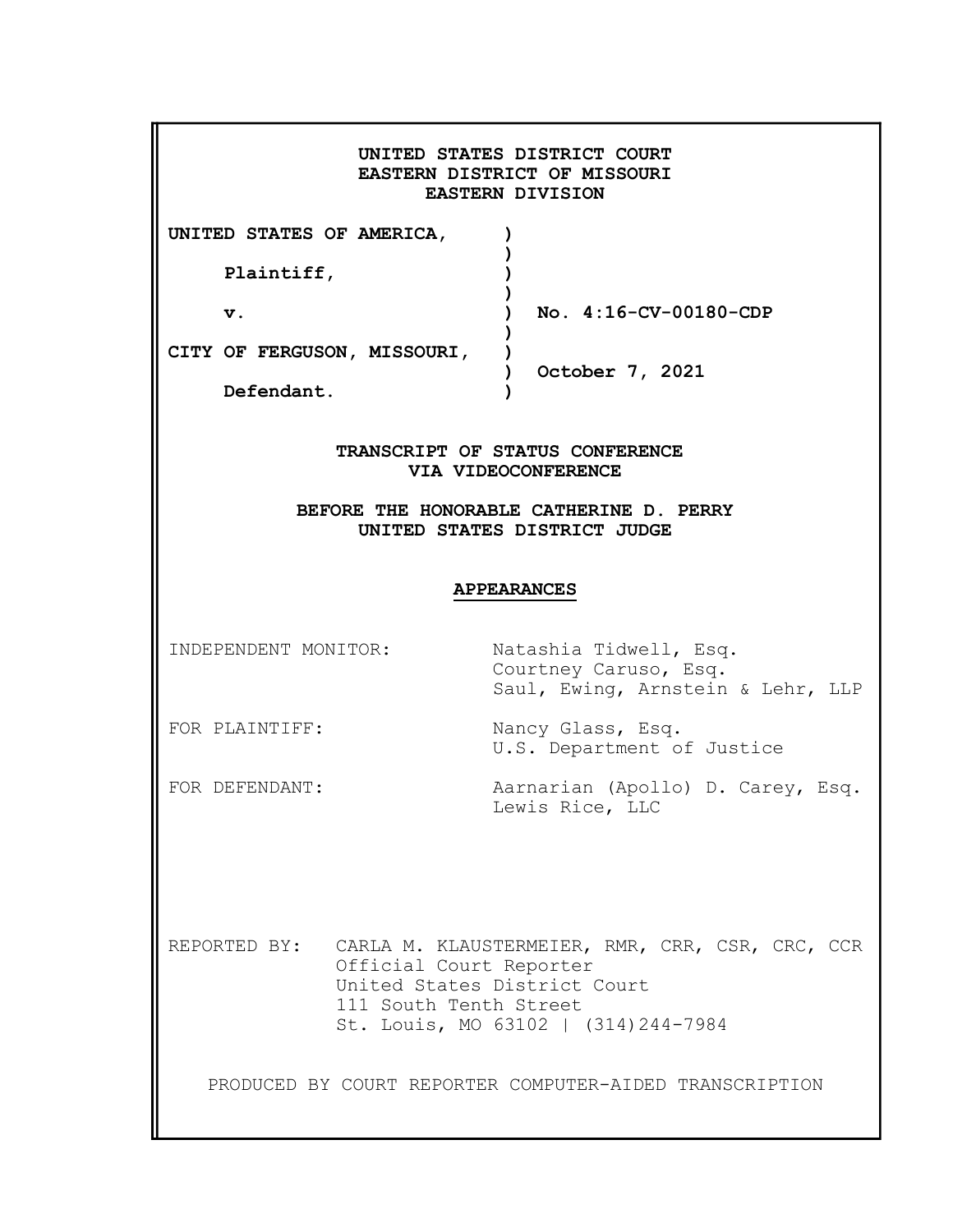| $\mathbf 1$    | <b>INDEX</b>                                       |                                        |
|----------------|----------------------------------------------------|----------------------------------------|
| $\mathbf{2}$   |                                                    | Page                                   |
| 3              | Statement by the Court                             | 3<br>$\overline{4}$                    |
| $\overline{4}$ | Statement by Mr. Carey<br>Statement by the Court   | $\overline{7}$                         |
| 5              | Statement by Ms. Barton<br>Statement by Mr. Carey  | $\begin{array}{c} 8 \\ 13 \end{array}$ |
| 6              | Statement by Ms. Glass<br>Statement by Ms. Tidwell | 14<br>20                               |
| $7\phantom{.}$ | Statement by Mr. Carey<br>Statement by the Court   | 29<br>30                               |
| 8              |                                                    |                                        |
| $\mathsf 9$    |                                                    |                                        |
| 10             |                                                    |                                        |
| 11             |                                                    |                                        |
| 12             |                                                    |                                        |
| 13             |                                                    |                                        |
| 14             |                                                    |                                        |
| 15             |                                                    |                                        |
| 16             |                                                    |                                        |
| 17             |                                                    |                                        |
| $18\,$         |                                                    |                                        |
| 19             |                                                    |                                        |
| $20$           |                                                    |                                        |
| $21$           |                                                    |                                        |
| $2\sqrt{2}$    |                                                    |                                        |
| 23             |                                                    |                                        |
| 24             |                                                    |                                        |
| 25             |                                                    |                                        |
|                |                                                    |                                        |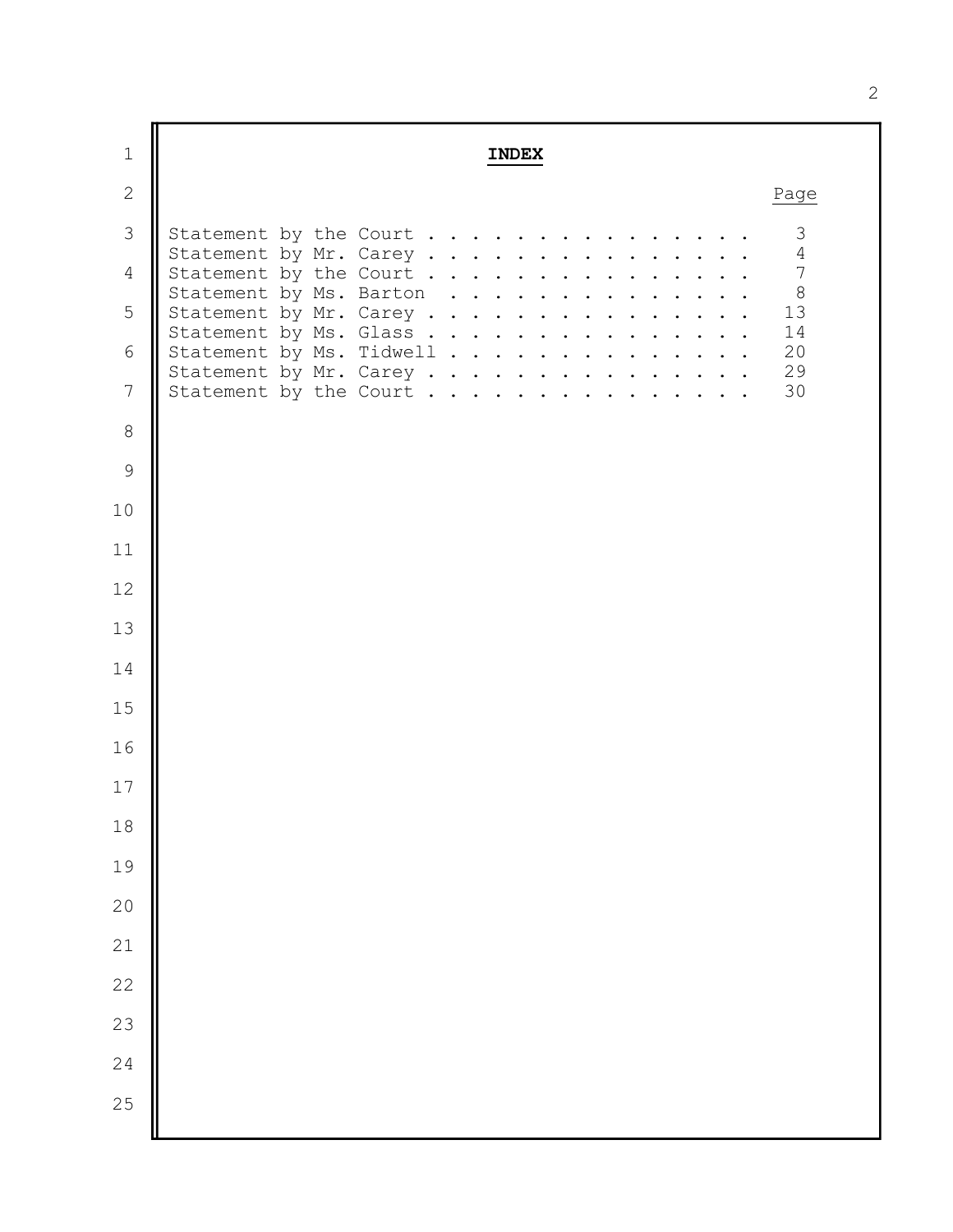(Proceedings convened via Zoom videoconference at 1 2 |  $11:00$  a.m.) 3 || THE COURT: All right. Good morning. We are here 4 in the case of the United States of America v. the City of 5 Ferguson. This is Case No. 4:16-CV-180. 6 **|** This is a public hearing, although, unfortunately, 7 We are not doing it in person because of a number of things, 8 || including the recent rise in cases, although it seems like 9 || it's getting better. We are doing this, once again, by 10 | videoconference for the parties, but audio -- an audio stream 11 | for the members of the public. 12 || I did receive some letters from members of the 13 || public and the parties have seen those and we'll address them 14 as well. But I'm still hopeful that the next time we meet, we  $\vert$ 15 || will do it in person. I think that, surely, we will be able 16 || to by then. And I'm eager to see everyone in person, 17 | including the members of the public who do usually attend and 18 || how much -- I really appreciate the fact that there is still 19 || public interest in this case. And so, before -- and I do want to -- before I ask 20 21  $\parallel$  the lawyers to identify themselves, I do want to start by 22 | reminding everyone that under the rules of federal court that 23 are governing these proceedings, recording of any sort of 24 | this hearing is strictly forbidden. So even though you're allowed to listen, both on the YouTube or on the audio line, 25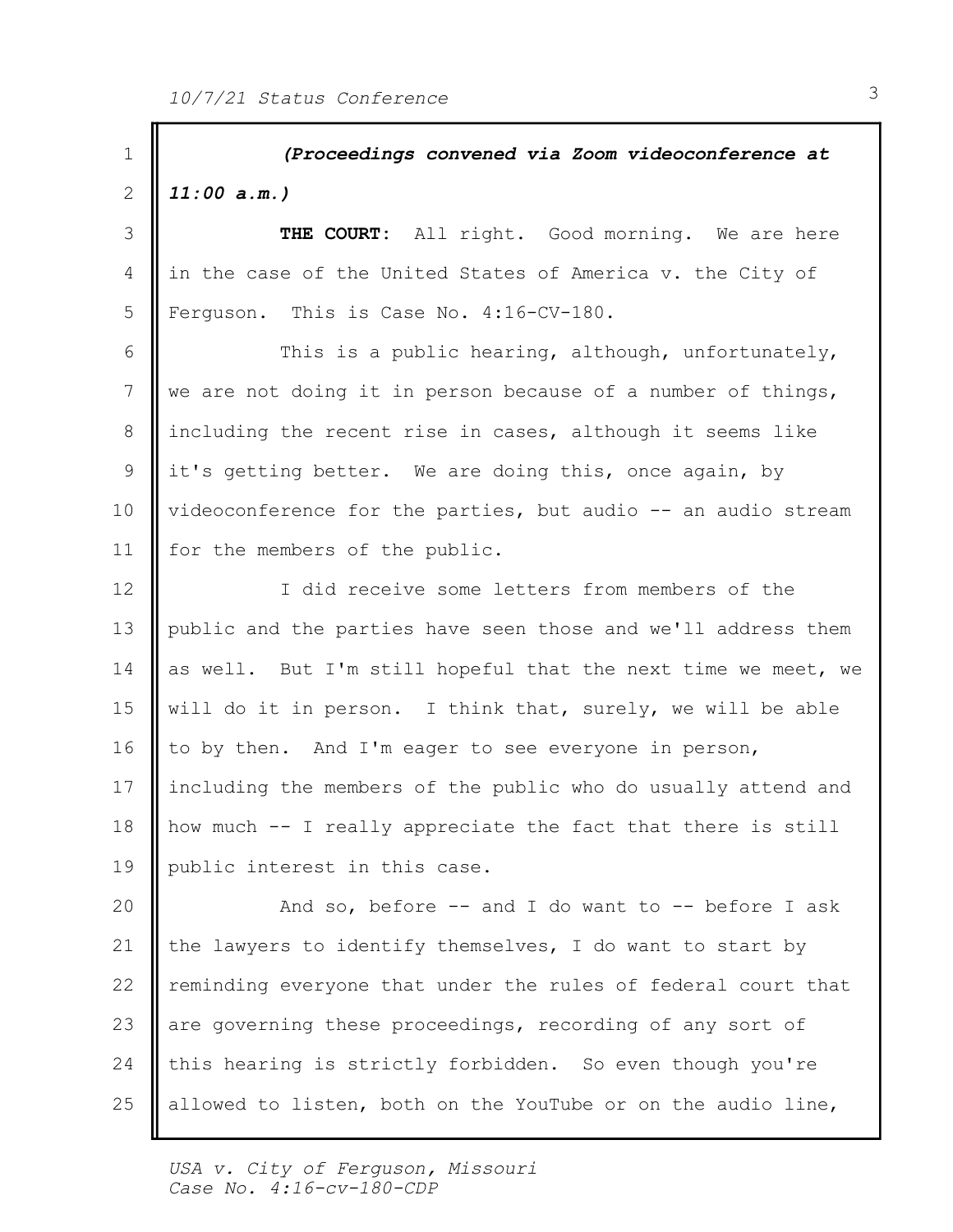$\blacksquare$ 

| $\mathbf 1$     | you may not make any recordings or broadcast this in any way, |  |
|-----------------|---------------------------------------------------------------|--|
| 2               | and that is, essentially -- that is very important, and if    |  |
| 3               | anyone should violate it, we would impose sanctions of some   |  |
| 4               | sort. So, I just want everybody to know that's really         |  |
| 5               | important.                                                    |  |
| 6               | So, with that said, I would ask the Department of             |  |
| $7\phantom{.0}$ | Justice counsel to please identify yourselves and tell me     |  |
| 8               | who's going to be speaking.                                   |  |
| $\overline{9}$  | MS. GLASS: Good morning, Your Honor. This is Nancy            |  |
| 10              | Glass for the United States, and it's just me at this hearing |  |
| 11              | today.                                                        |  |
| 12              | THE COURT: All right. Thank you.                              |  |
| 13              | And for the City of Ferguson, please identify                 |  |
| 14              | yourself, Counsel, and tell me who's going to be speaking.    |  |
| 15              | Well, you'll tell me who's going to be speaking when you're   |  |
| 16              | addressed, but would Counsel identify themselves?             |  |
| 17              | MR. CAREY: Yes, ma'am. Good morning. This is                  |  |
| 18              | Apollo Carey with the City of Ferguson, and we will -- you    |  |
| 19              | know, as you mentioned, we'll let you know who's going to be  |  |
| 20              | speaking here as we get into our end.                         |  |
| 21              | THE COURT: All right. Thank you.                              |  |
| 22              | And then for the Monitor, would the lawyers on                |  |
| 23              | behalf of the Monitoring Team please introduce themselves and |  |
| 24              | tell me who's going to be speaking?                           |  |
| 25              | MS. TIDWELL: Good morning, Your Honor. Natashia               |  |
|                 |                                                               |  |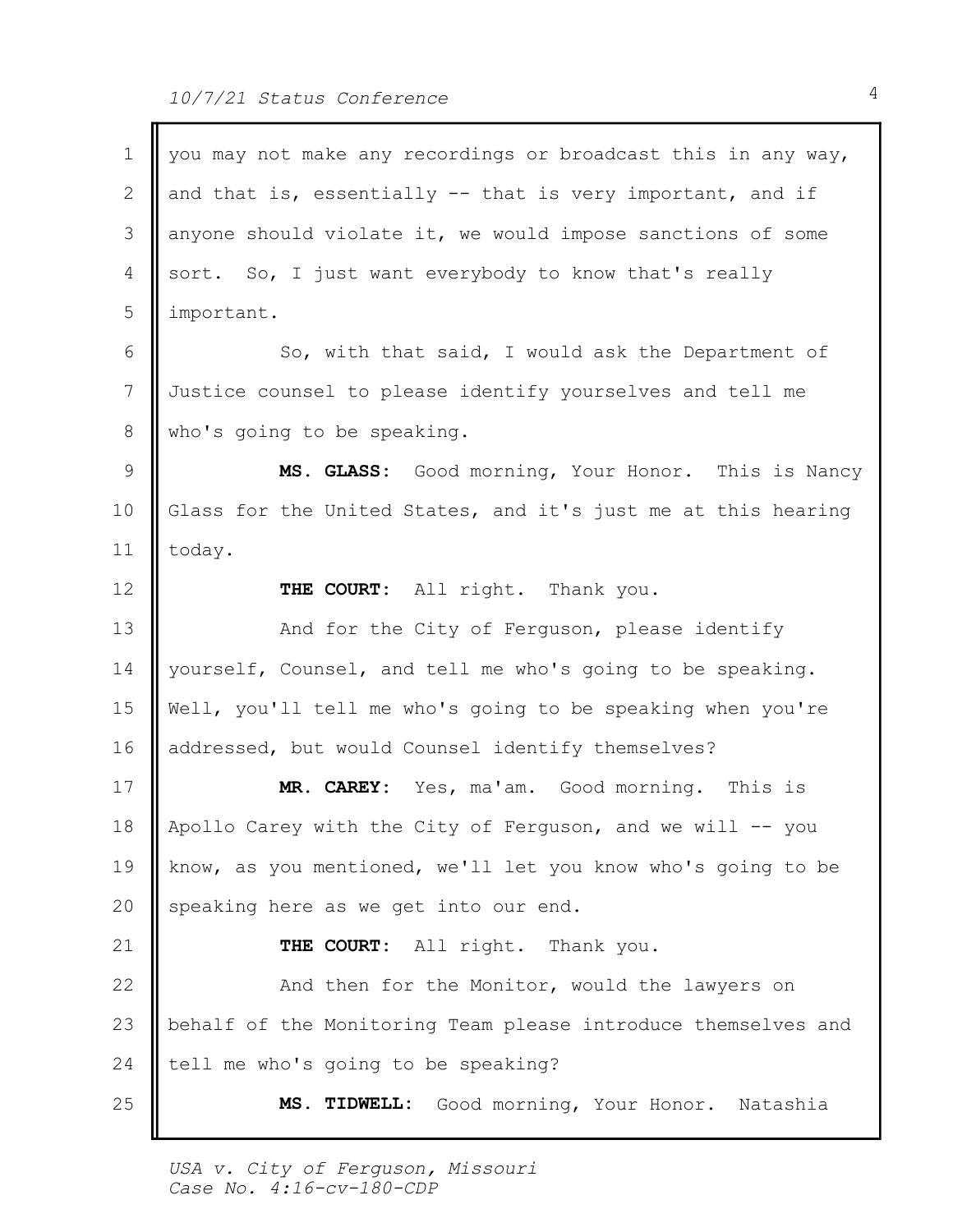| 1  | Tidwell and Courtney Caruso for the Monitoring Team, and I     |  |
|----|----------------------------------------------------------------|--|
| 2  | will be presenting with an assist from Ms. Caruso as needed.   |  |
| 3  | Thank you, Your Honor.                                         |  |
| 4  | THE COURT: All right.                                          |  |
| 5  | MS. CARUSO: Good morning.                                      |  |
| 6  | THE COURT: Sorry. Yes. Good morning, Ms Caruso.                |  |
| 7  | All right. Thank you. We do have a court reporter              |  |
| 8  | here, and, obviously, we'll make a transcript of this          |  |
| 9  | proceeding, and as always, we will post that on the court's    |  |
| 10 | website as well as it being posted on the docket sheet in the  |  |
| 11 | case or docketed as normal. So that will happen. And I         |  |
| 12 | remind everyone to pay attention to the court reporter. If     |  |
| 13 | she starts waving madly at us, that means we need to stop      |  |
| 14 | talking, or if the clerk tells us to. So that's -- I'll just   |  |
| 15 | remind you of that.                                            |  |
| 16 | So, with that said, as we have, we'll start with               |  |
| 17 | Mr. Carey and the City of Ferguson, and hear anything -- you   |  |
| 18 | know, hear your update on the progress under the Consent       |  |
| 19 | Decree, and then we'll hear from the Department of Justice and |  |
| 20 | then from the Monitoring Team.                                 |  |
| 21 | And, obviously, Mr. Carey, as always, I know that              |  |
| 22 | you have members of your city officials and city and police    |  |
| 23 | department officials who are with you and others who may be    |  |
| 24 | listening, and so please feel free to introduce them and then  |  |
| 25 | you can introduce whoever also will be speaking for the update |  |
|    |                                                                |  |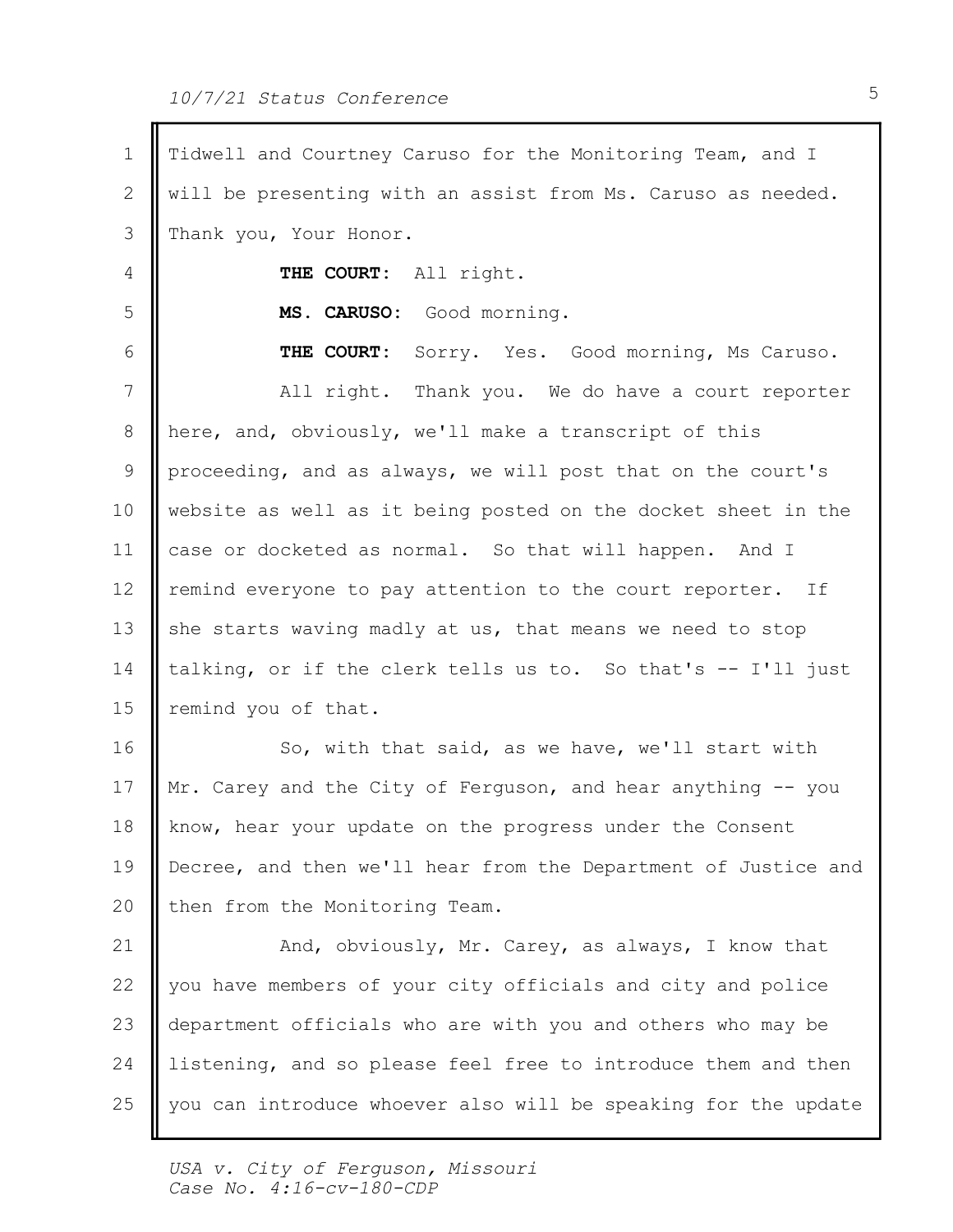1 on the City.

| 2               | MR. CAREY: For sure, Your Honor. Thank you.<br>Thank           |  |
|-----------------|----------------------------------------------------------------|--|
| 3               | you so much. As you mentioned, you know, there's still --      |  |
| 4               | like you mentioned, there's still great public interest in our |  |
| 5               | case and we here at the City of Ferguson remain steadfastly    |  |
| 6               | interested, obviously, in Consent Decree compliance and making |  |
| $7\phantom{.0}$ | sure that, you know, we have implemented our constitutional    |  |
| 8               | reforms both on the court side and the police side.            |  |
| 9               | So to that end, we always have a nice cross-section            |  |
| 10              | of folks attending our meeting. In the room with me today is   |  |
| 11              | our new city manager, Mr. Eric Osterberg, and also our police  |  |
| 12              | chief, Frank McCall, as well as our court administrator,       |  |
| 13              | Ms. Tanya Webber. And although, you know, Chief McCall has     |  |
| 14              | been with us for some time, both Mr. Osterberg and Ms. Webber  |  |
| 15              | are, you know, fairly new to the process, but have been very   |  |
| 16              | instrumental and very interested in becoming part of the team  |  |
| 17              | and helping out with the compliance process.                   |  |
| 18              | You also know that our consent decree coordinator,             |  |
| 19              | Ms. Nicolle Barton, was a bit under the weather and unable to  |  |
| 20              | be here at FPD today, but she is also on the line and she will |  |
| 21              | be giving the substance of our update here.                    |  |
| 22              | But before she does that, I would also like to                 |  |
| 23              | acknowledge our public officials who are on the line today as  |  |
| 24              | well. Our mayor, Ms. Ella Jones, is here, Councilwoman Phedra  |  |
| 25              | Nelson is on the line, Councilwoman Naquitta Noah is on the    |  |
|                 |                                                                |  |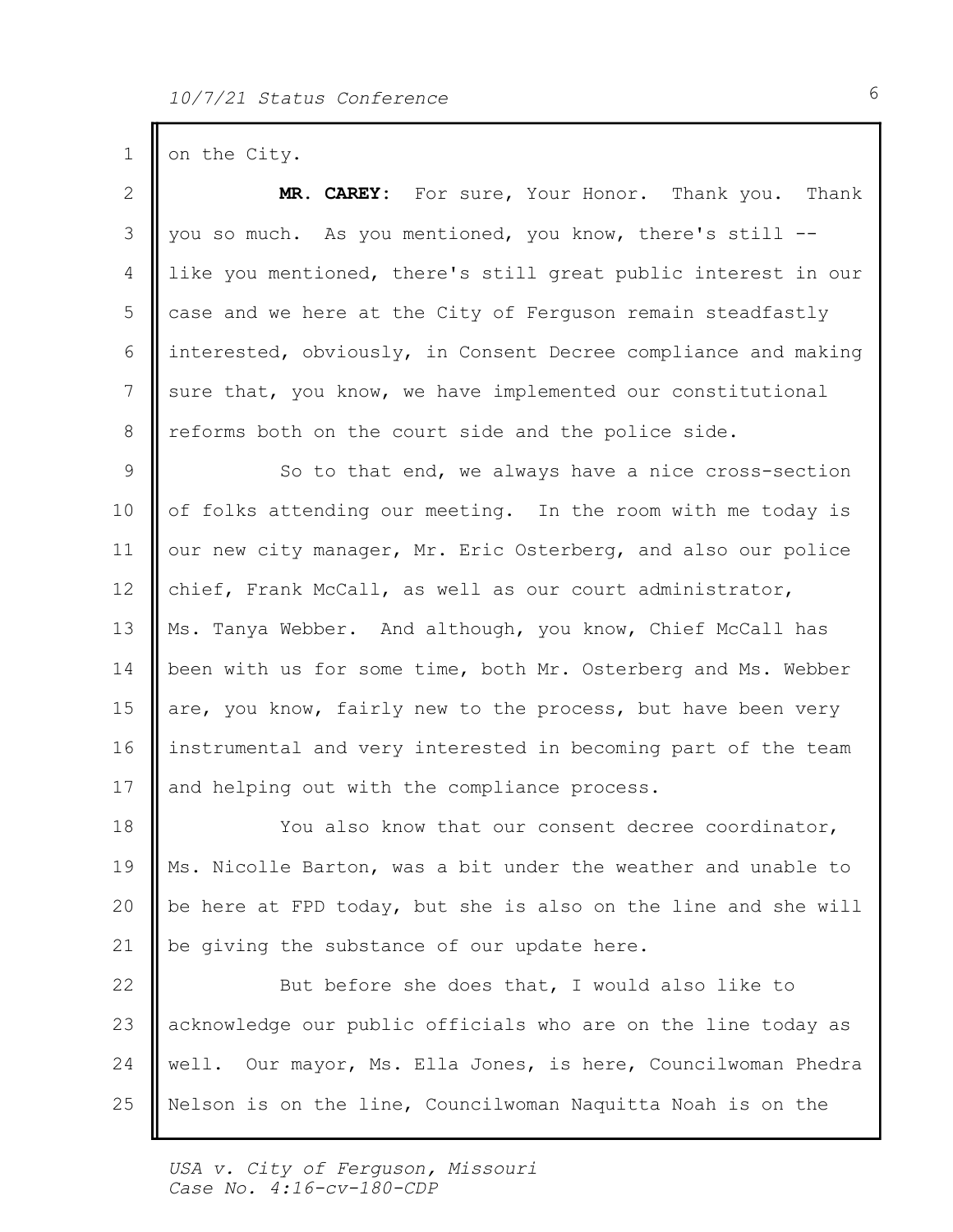| 1  | line, Councilwoman Fran Griffin is on the line. I believe      |
|----|----------------------------------------------------------------|
| 2  | Councilwoman Linda Lipka is on the line. So I think we have    |
| 3  | five of seven council folks on the line that I'm aware of. If  |
| 4  | any of the others are on the line, they haven't made me aware, |
| 5  | but I wouldn't be surprised if they are.                       |
| 6  | So, again, interest remains high. You know, our                |
| 7  | commitment remains steadfast. And so, we wanted to show the    |
| 8  | Court and the public that that is the case.                    |
| 9  | And so, without any further ado, Ms. Nicolle Barton,           |
| 10 | who is on the line, who is our consent decree coordinator, as  |
| 11 | I mentioned, will go into the substance of our update.         |
| 12 | THE COURT: All right. And, Ms. Barton, before you              |
| 13 | speak, I do want to acknowledge the people who are there with  |
| 14 | the City on this team and to welcome the new hires since our   |
| 15 | last public meeting. I think at that meeting, we had just      |
| 16 | learned that Chief McCall would be the chief, but also, the    |
| 17 | new city manager had not yet come on board, and, Ms. Webber, I |
| 18 | think you may have just come on board at that time. So I do    |
| 19 | want to welcome you all and I'm glad you're there.             |
| 20 | I also want to thank all of the city officials, the            |
| 21 | mayor, and the council members, and others who may be          |
| 22 | listening to the line. We do appreciate your continued         |
| 23 | participation and your, you know, making the effort to be      |
| 24 | here. And I know we might not have -- I might not have gotten  |
| 25 | the names of everyone who is there, but I know you're there    |
|    |                                                                |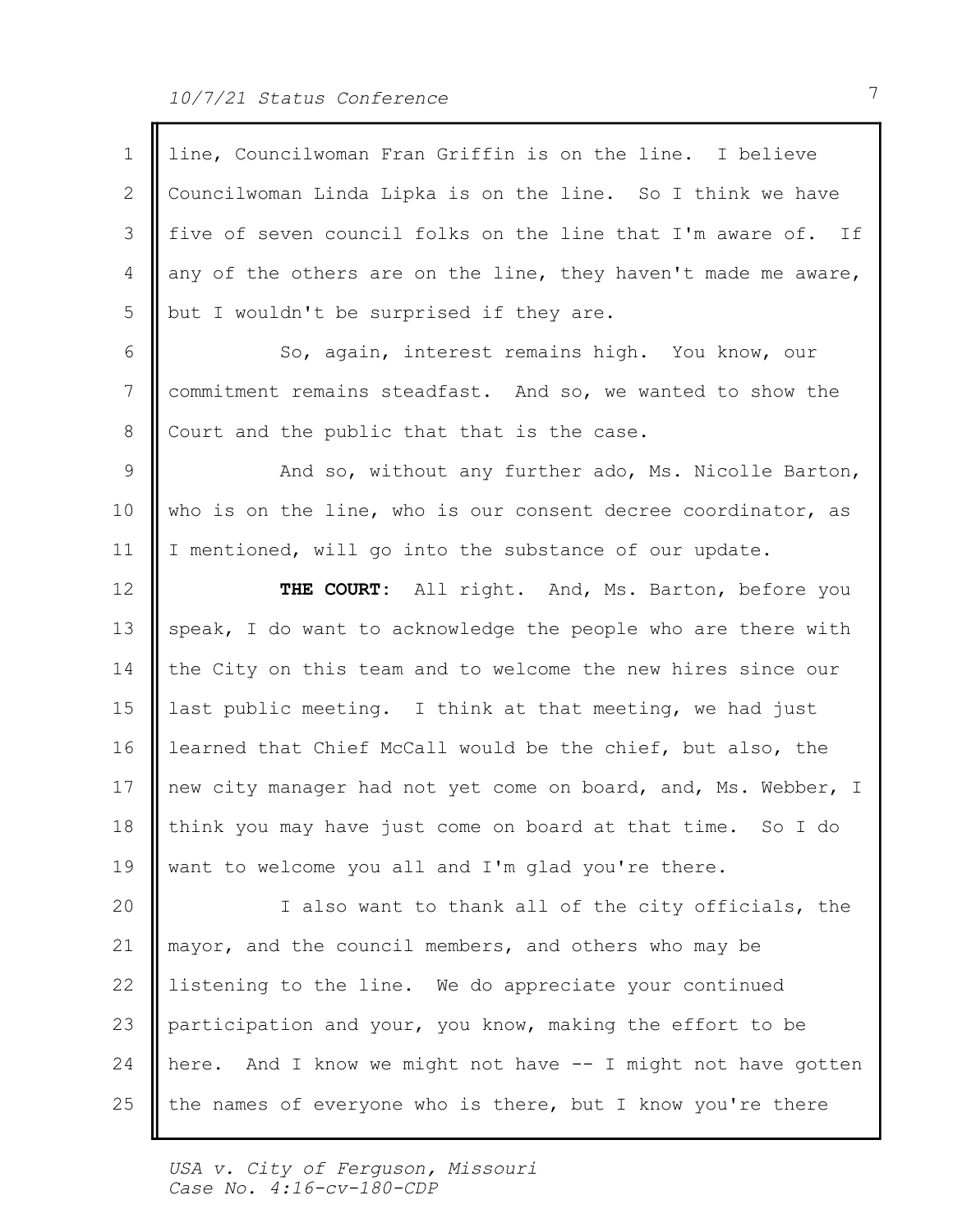| 1                 | and paying attention, so thank you for that.                   |
|-------------------|----------------------------------------------------------------|
| 2                 | So, Ms. Barton, I'll ask you to make any report                |
| 3                 | you -- make your report.                                       |
| 4                 | MS. NICOLLE BARTON: Thank you. Good morning,                   |
| 5                 | Your Honor. I apologize for not being with you on video this   |
| 6                 | morning, but thank you for allowing me to present an update on |
| 7                 | the Consent Decree.                                            |
| 8                 | I would like to first begin with community policing            |
| 9                 | and engagements. We did begin our second series of             |
| 10                | small-group dialogues yesterday on October the 6th and we had  |
| 11                | a total of 21 participants on the Zoom call, which included    |
| $12 \overline{ }$ | mediators from CMS, FPD officers, and members of the           |
| 13                | community.                                                     |
| 14                | The series will continue biweekly and the next ones            |
| 15                | will be on October the 20th and November the 3rd. We have a    |
| 16                | few members of the community who did sign up for this series   |
| 17                | of dialogues but were unable to join yesterday and we would    |
| 18                | still welcome them to join us on October the 20th.             |
| 19                | Members of the community are still encouraged to               |
| 20                | sign up to participate in the next series of dialogues via the |
| 21                | City of Ferguson's website. There is a tab under News and      |
| 22                | Announcements titled "Help to Improve and Reform Your Police   |
| 23                | Department." The sign-up link is located here.                 |
| 24                | We plan to use the take-aways from these                       |
| 25                | conversations to continue building out our community policing  |
|                   |                                                                |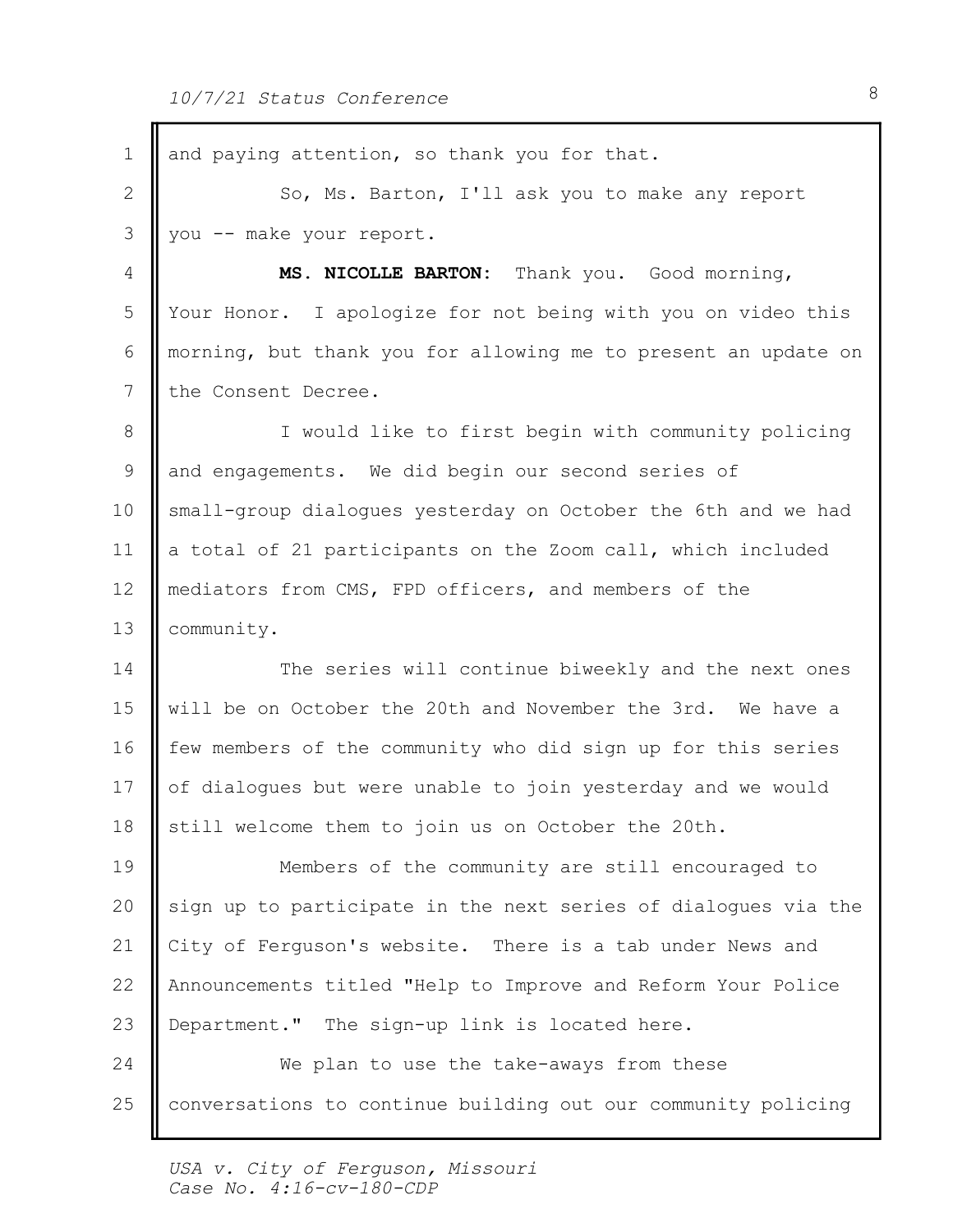## 10/7/21 Status Conference 9

| $\mathbf 1$ | and engagement plan. There will be a presentation to the       |  |
|-------------|----------------------------------------------------------------|--|
| 2           | community at the conclusion of the dialoques to inform the     |  |
| 3           | community, the city, and the council of our outcomes.          |  |
| 4           | Next, I would like to give an update on use of                 |  |
| 5           | force. After several months of working with Benchmark          |  |
| 6           | Analytics on customization of our use-of-force forms, vehicle  |  |
| 7           | pursuit forms, and supervisor review forms to ensure they were |  |
| 8           | in compliance with our policies, our Consent Decree            |  |
| 9           | requirements, and would also collect the necessary data for    |  |
| 10          | our annual reporting requirements, we are happy to announce    |  |
| 11          | these forms went live in August and are currently being        |  |
| 12          | utilized by the department.                                    |  |
| 13          | In addition, versions of the use-of-force policies             |  |
| 14          | that have been revised based on the Consent Decree process and |  |
| 15          | highlighted versions of the policies that were amended have    |  |
| 16          | also been placed on the Ferguson Police Department's           |  |
| 17          | post-Consent Decree page for transparency.                     |  |
| 18          | Since the last status hearing, we have heard some              |  |
| 19          | concerns from community members regarding the amendments to    |  |
| 20          | the policies and we have worked to create an FPD policy        |  |
| 21          | feedback form. Community members are encouraged to provide     |  |
| 22          | feedback on the policies at any time via the Ferguson Police   |  |
| 23          | Department page. Under the Policy Center tab, just click on    |  |
| 24          | the link that says, "Provide feedback on policies and          |  |
| 25          | appendix" in order to connect directly to the form.            |  |
|             |                                                                |  |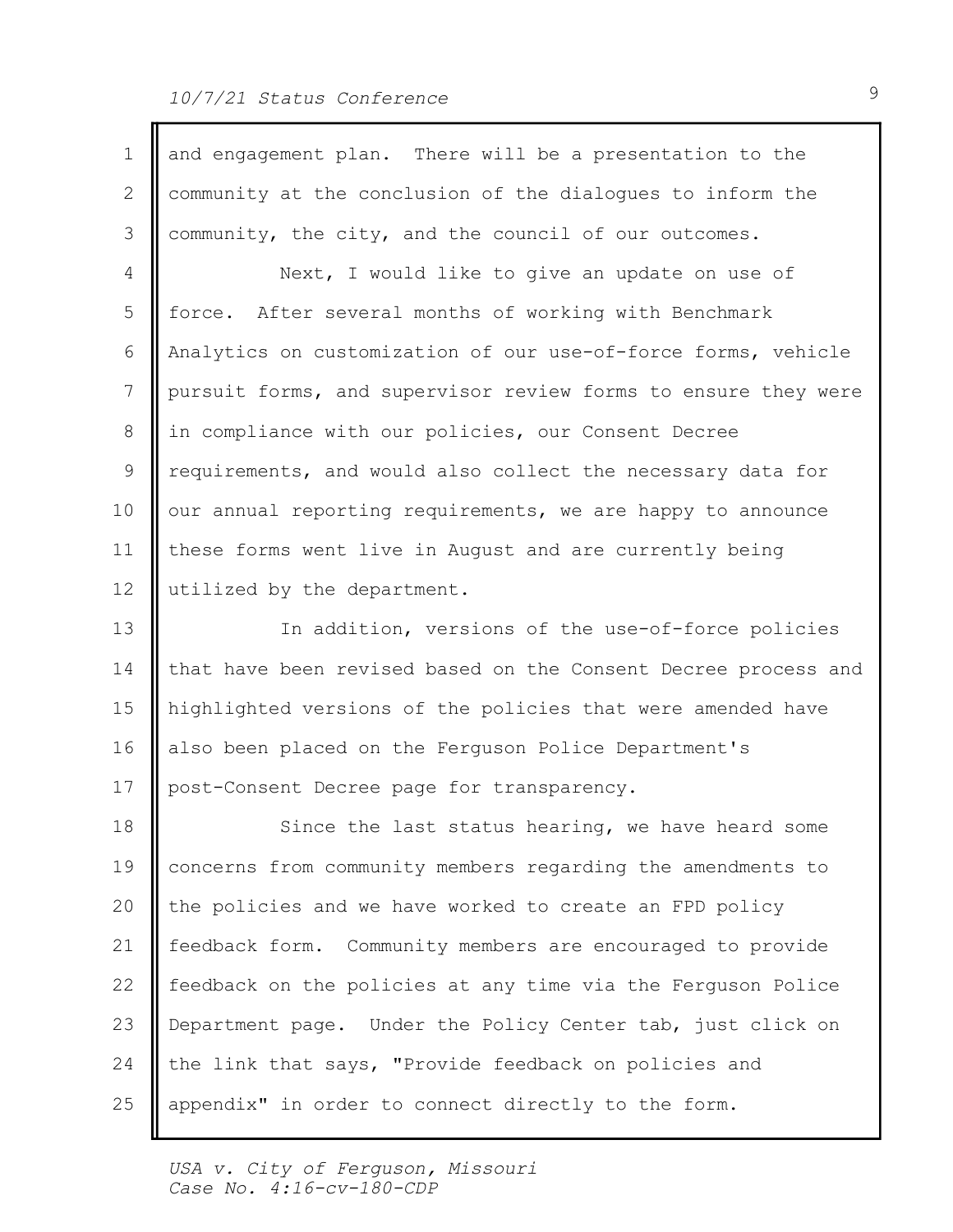| 1            | Next, implicit bias. As you may remember earlier               |
|--------------|----------------------------------------------------------------|
| $\mathbf{2}$ | this year, FPD received a "Train the Trainer" model of         |
| 3            | implicit bias training from Suffolk County, New York, and we   |
| 4            | were able to present part of this training to members of our   |
| 5            | community. Since the last status hearing, we have formed a     |
| 6            | training task force internally with some of our certified FPD  |
| 7            | trainers. We have begun the process of customizing the         |
| 8            | training that we received from Suffolk County to make this     |
| 9            | Ferguson's own implicit bias training.                         |
| 10           | Once we have enhanced this training to fit the needs           |
| 11           | of FPD and our own community, we will provide it to the        |
| 12           | Department of Justice and the Monitor Team for review. We      |
| 13           | hope to have this completed by the end of next quarter.        |
| 14           | Once it has been reviewed by the Department of                 |
| 15           | Justice and the Monitor Team, our plan is to invite members of |
| 16           | the community back in early spring to gain community feedback  |
| 17           | and suggestions. We would like to roll out this first          |
| 18           | in-service training to the entire department in the spring of  |
| 19           | 2022.                                                          |
| 20           | This brings us to our training plan.<br>We have                |
| 21           | continued monthly meetings with our Training Committee and     |
| 22           | with the help of a subject matter expert provided by the DOJ   |
| 23           | team. We have begun re-envisioning and writing a new FPD       |
| 24           | master training plan. We will incorporate an annual training   |
| 25           | plan update to this plan yearly as well.                       |
|              |                                                                |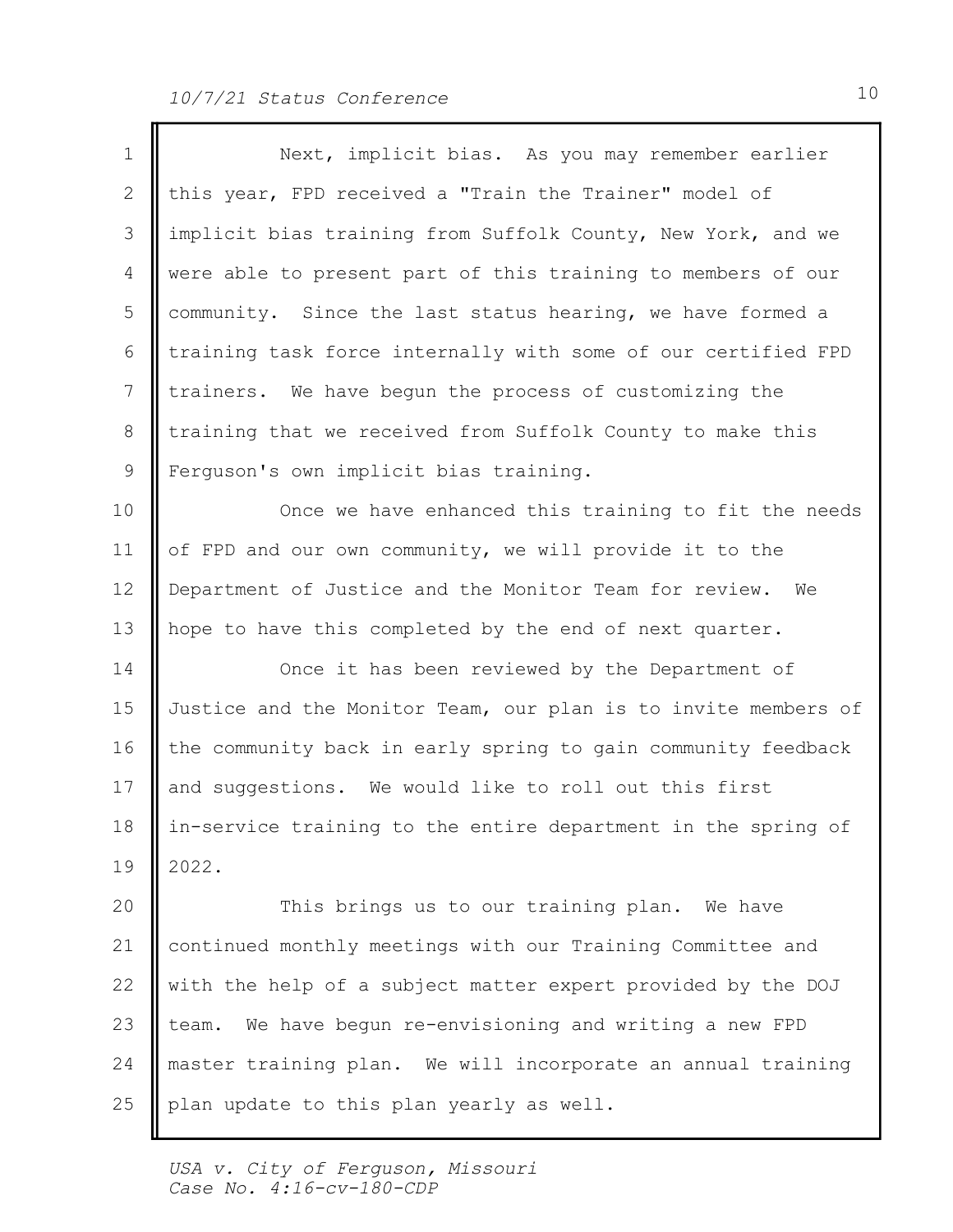| 1               | Members of the NPSC Committee have been instrumental           |
|-----------------|----------------------------------------------------------------|
| $\mathbf{2}$    | in this process and even adding a history section to our       |
| 3               | training plan and we thank the members for their continued     |
| 4               | volunteering to help us with the FPD training plan.            |
| 5               | Next, policies. During the past quarter, we posted             |
| 6               | a draft of our fair and impartial policing policy for          |
| 7               | community input. In addition, I worked directly with the       |
| 8               | Ferguson-Florissant School District to obtain youth feedback   |
| 9               | on this policy as well. Our goal is to have a final policy     |
| 10              | incorporating all the feedback by the end of this quarter. We  |
| 11              | are also working to finalize our LEP and correctable citation  |
| 12 <sup>°</sup> | policies by the end of this quarter as well.                   |
| 13              | Next, I'd like to provide an update about officer              |
| 14              | health and wellness. During this period, I worked with an      |
| 15              | organization called Show Me Hope to provide a more effective   |
| 16              | officer wellness alternative to officers and their family      |
| 17              | members. Show Me Hope attended our roll call training and      |
| 18              | gave a presentation to officers on how they can utilize the    |
| 19              | wellness provide. Officers can obtain one-on-one counseling    |
| 20              | services for themselves and for members of their family.       |
| 21              | Show Me Hope has created a QRL code for FPD and that           |
| 22              | code is located in the roll call training room and the         |
| 23              | supervisor station and via e-mail. Officers can scan the code  |
| 24              | to sign up for one-on-one sessions with licensed practitioners |
| 25              | and they can meet at a confidential secure location to obtain  |

Ш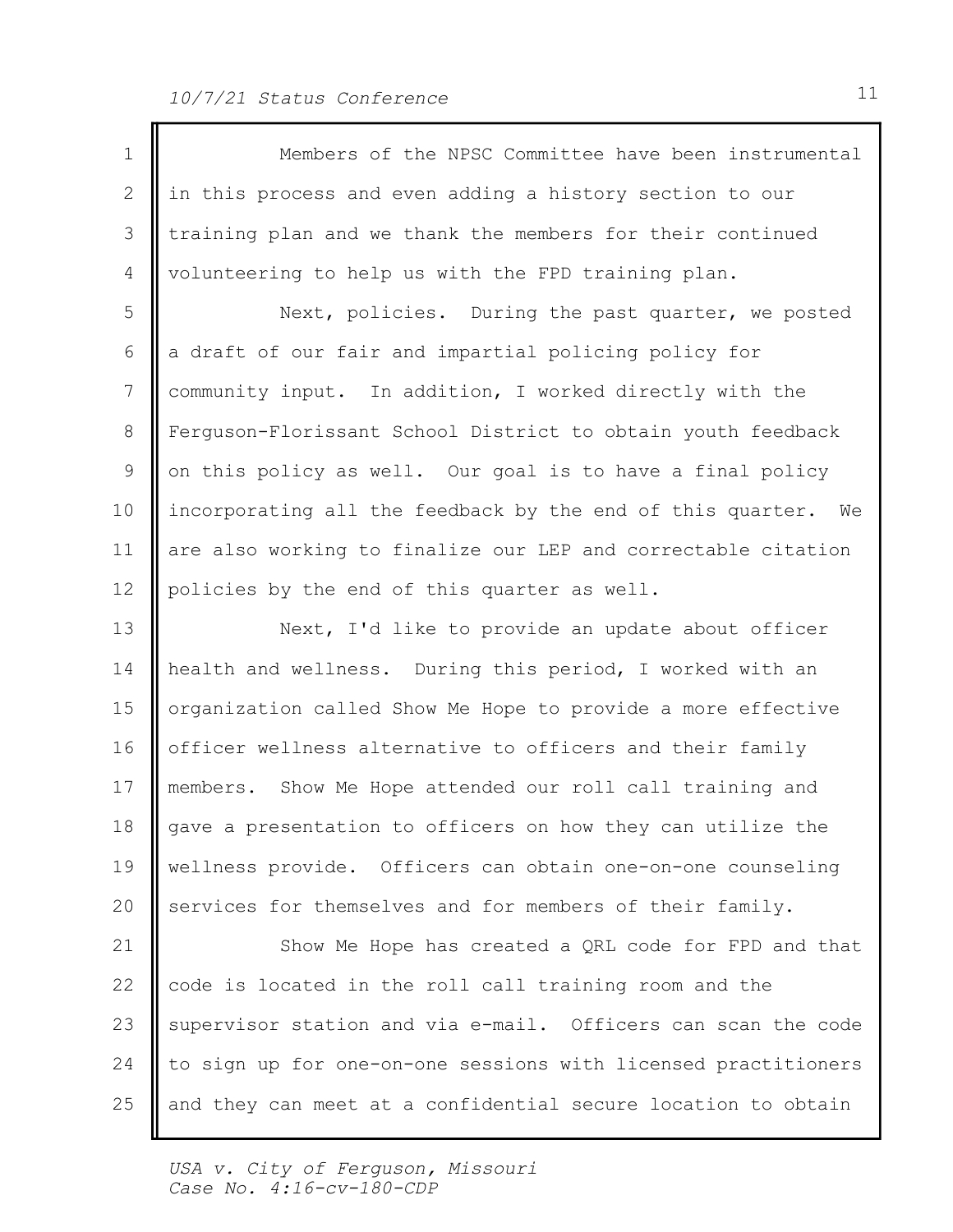1 these services. 2 || Now I would like to move to recruitment. In this 3 || quarter, we have begun reviewing our hiring process and we 4 | have really stepped up our recruitment efforts. Although we 5 are still considerably understaffed, we are pleased to 6 announce that we have had nine police interviews and six 7 dispatch interviews during the past two months. FPD 8 || understands that being fully staffed will help us be more 9 || effective in both the areas of problem-solving policing 10 | efforts and community engagement efforts. 11 | After completing the salary study, we worked with 12 || City Council to address issues in our salary deficiencies. 13 || During this budget process, Council approved an increase in 14 | the starting salaries of both our lieutenant and captain 15 || positions to ensure that we are in compliance with the 16 Consent Decree and that the City will offer salaries that will | 17 || place FPD among the most competitive among similarly-sized 18 || agencies. We believe this increase will ensure a high quality | 19 || of applicants to become members of FPD. 20 || In addition, since the appointment of Chief McCall, | 21  $\parallel$  we have taken a close look at staffing concerns and how it 22 || affects the department internally. Chief McCall is looking at | 23  $\parallel$  a shift in the organizational structure of the department that  $\parallel$ 

- 24 | would allow for more strengthened community engagement and
- problem-solving efforts within the community. We are still 25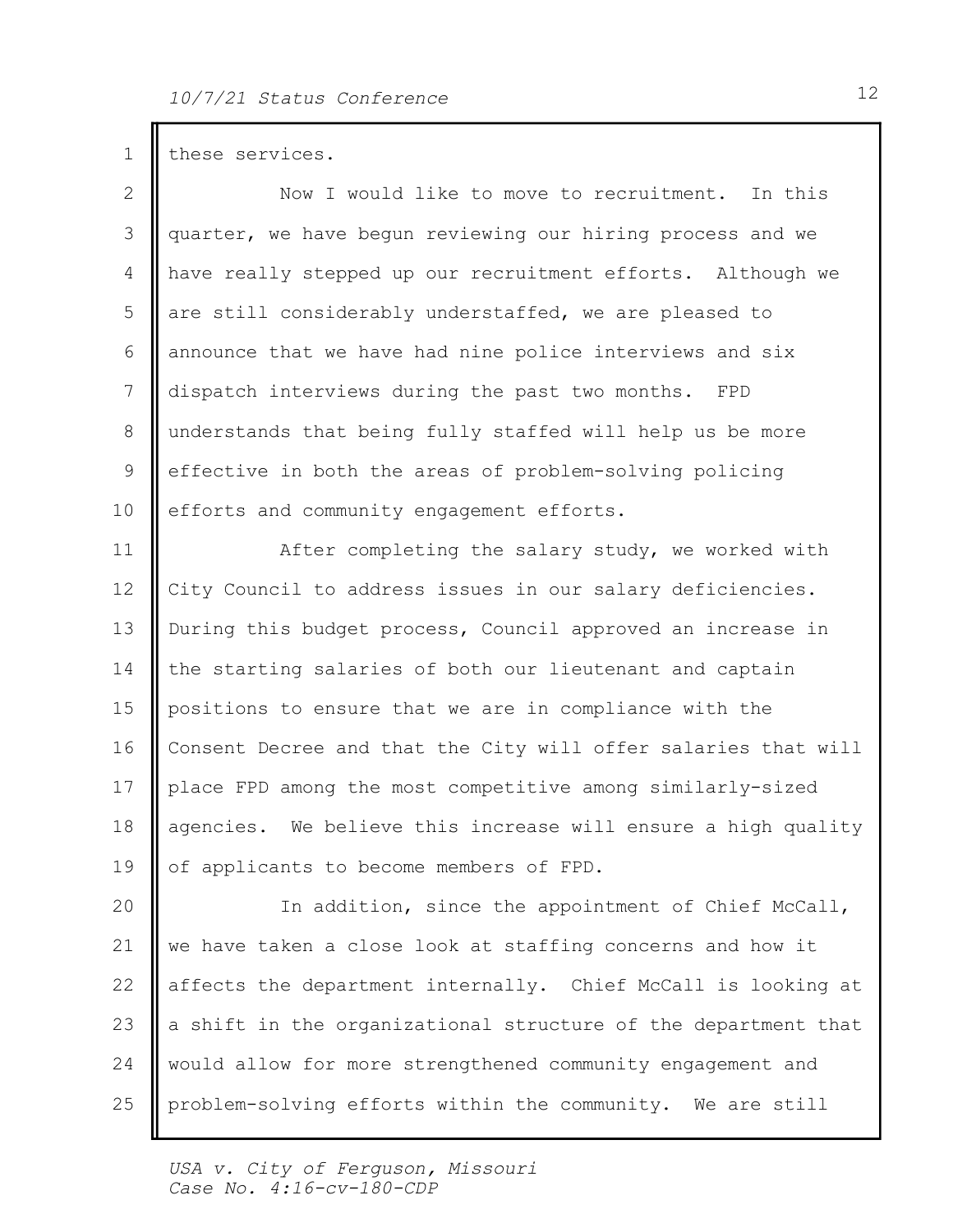1 | attending neighborhood association meetings and we always ask 2 | for suggestions and feedback from the community. 3 || We welcome the community's input on problem-solving | 4 efforts and our series of small-group dialogues are allowing 5 || for a two-way conversation on how we can improve our 6 || relationships with the community and address quality of life 7 issues that affect our community as a whole. 8 || Finally, we are working with our data experts to see | 9 || if we can incorporate a way to track community concerns via 10 | the crime dashboards with the feedback looped to address those | 11 | community concerns. In addition, we are looking at current 12 || crime trends and high call volume days and times in an effort | 13 || to have staffing levels adequate to address crime trends in 14 the community. 15 || Thank you, Your Honor, for allowing me to provide 16 | the Court and the community with an update on the 17 | Consent Decree work during this quarter. Thank you, Ms. Barton. 19 || And, Mr. Carey, any -- I'll hear anything further 20 | from the City. Thank you, Your Honor. I think we 22 || will -- and I know that, obviously, the Department of Justice 23  $\parallel$  and the Monitor need to add, so I think we'll rest in terms of  $\parallel$ 24  $\parallel$  our substantive updates, but I did want to mention that another one of our council -- another one of our councilwomen 18 **I** THE COURT: 21 | MR. CAREY: 25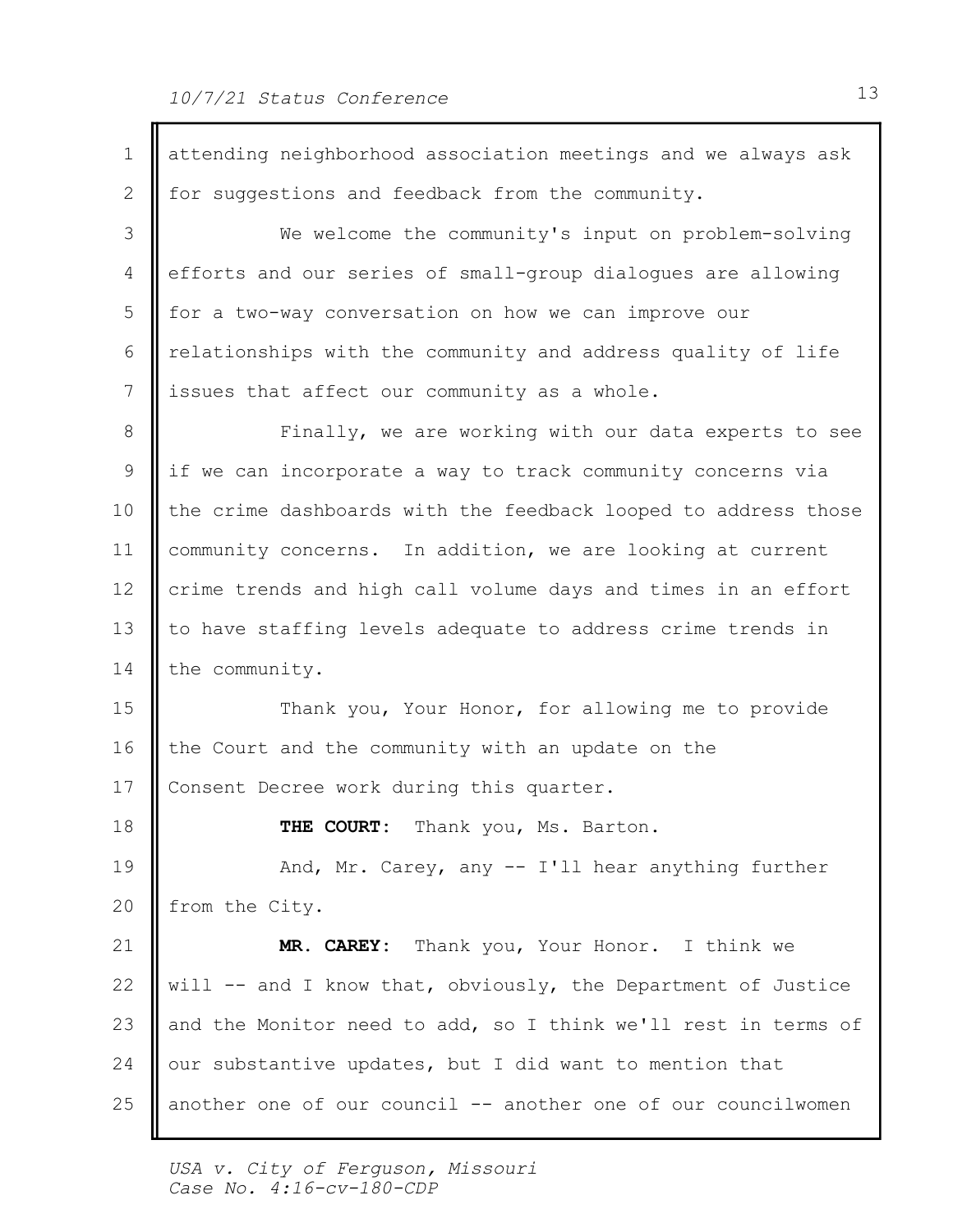| 1  | are on the line. Ms. Heather Robinett is also. So we           |
|----|----------------------------------------------------------------|
| 2  | actually have six of seven on the line and Ms. Robinett has    |
| 3  | actually been attending the last few status hearings and I     |
| 4  | haven't called her name and I've gotten admonished for that    |
| 5  | and I want to make sure that the Court knows that Councilwoman |
| 6  | Heather Robinett is also here on the call as well. So we have  |
| 7  | six out of seven today.                                        |
| 8  | THE COURT: All right. Yeah. I appreciate that.                 |
| 9  | Thank you. And I do $-$ I do $-$ I know that sometimes people  |
| 10 | join and leave because of their schedules and so we might not  |
| 11 | always have everyone's name, but I really do appreciate        |
| 12 | knowing that all these council members are here.               |
| 13 | All right. Then I would ask, Ms. Glass, if you                 |
| 14 | would speak on behalf of the Department of Justice and tell us |
| 15 | from your perspective how things have been going.              |
| 16 | MS. GLASS: Thank you, Your Honor. We thank the                 |
| 17 | Court for this opportunity to brief Your Honor and the         |
| 18 | community on progress over the last quarter in implementing    |
| 19 | the Consent Decree. And as Ms. Barton so aptly conveyed,       |
| 20 | there has been a lot of progress.                              |
| 21 | We also want to thank the community members who took           |
| 22 | the time to submit letters to the Court ahead of this hearing. |
| 23 | We know that that takes a lot of time and we really do         |
| 24 | appreciate the effort and engagement. We read all the          |
| 25 | comments and consider them carefully.                          |
|    |                                                                |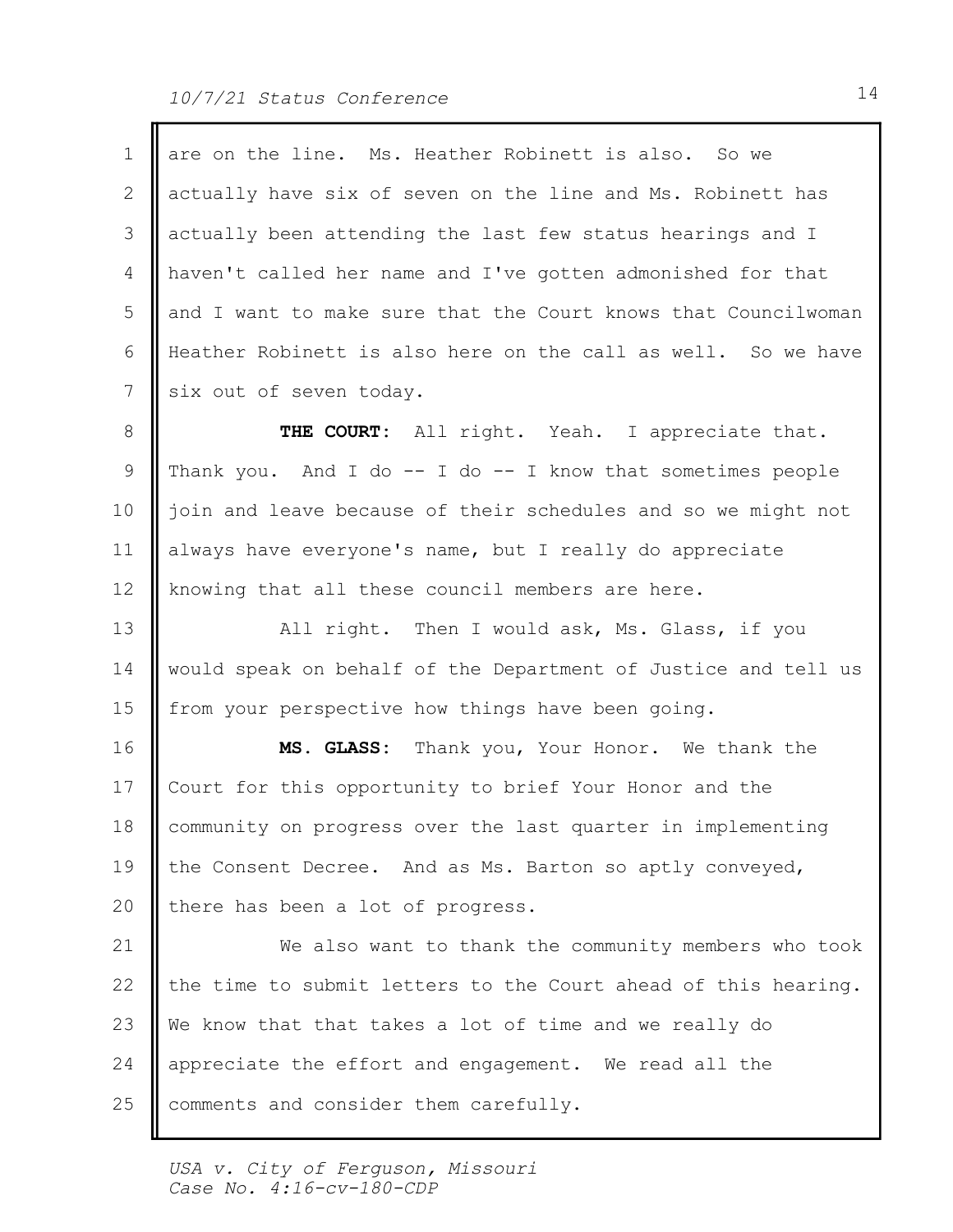$\blacksquare$ 

| $\mathbf 1$ | I did want to respond to one community member's                |  |
|-------------|----------------------------------------------------------------|--|
| 2           | letter. The community member expressed frustration over what   |  |
| 3           | he saw as the slow rate of implementation of the               |  |
| 4           | Consent Decree and specifically expressed a desire for more    |  |
| 5           | concrete signs that the department is shifting to a community  |  |
| 6           | policing model.                                                |  |
| 7           | So I'll just say we certainly understand the                   |  |
| 8           | writer's frustrations with the pace and we know there's a lot  |  |
| 9           | happening that isn't visible, but we know it is -- it's slow,  |  |
| 10          | and we understand the frustration with that.                   |  |
| 11          | We also strongly agree with what the writer has said           |  |
| 12          | about the need for the department to shift to the community    |  |
| 13          | policing model. That is why DOJ is actively engaging with the  |  |
| 14          | department to make sure that it has the structures in place    |  |
| 15          | that it needs to make sure that community policing is what     |  |
| 16          | guides the department's daily operations.                      |  |
| 17          | This -- the goal here is public safety and we                  |  |
| 18          | believe that community policing is an important means to that  |  |
| 19          | I say that because research supports that departments<br>goal. |  |
| 20          | that adopt community policing are more effective in reducing   |  |
| 21          | crime.                                                         |  |
| 22          | The letter writer's timing for this comment was                |  |
| 23          | quite apt because we do think this is a very good time for     |  |
| 24          | Ferguson to be focusing on this issue. Before he came to the   |  |
| 25          | leadership of the department, Chief McCall was actually the    |  |
|             |                                                                |  |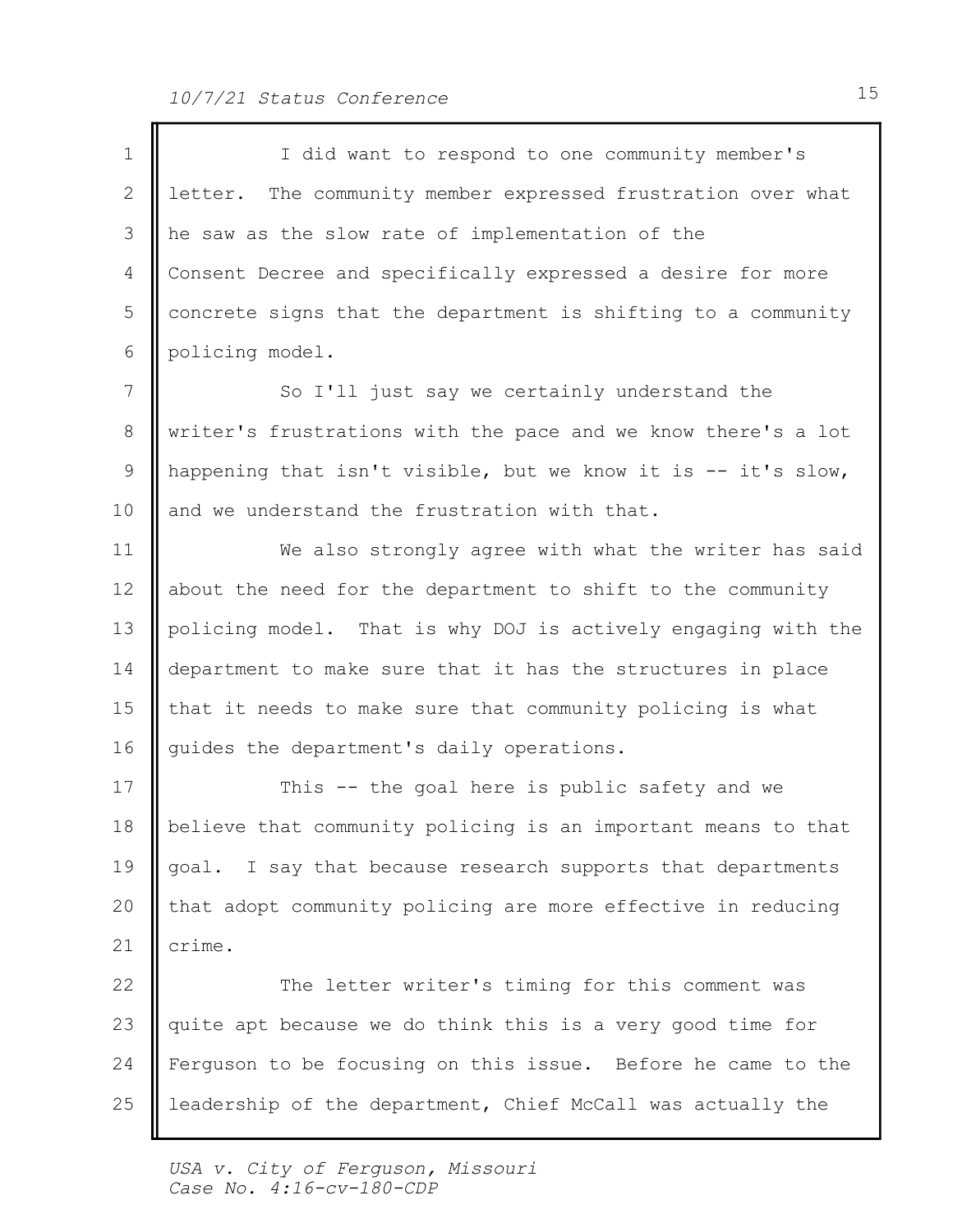| $\mathbf{1}$ | person who led the effort to write the department's community |  |
|--------------|---------------------------------------------------------------|--|
| 2            | policing policy with input from many different sources,       |  |
| 3            | including, of course, community members.                      |  |
| 4            | What that document says is that the department has            |  |
| 5            | embraced community policing as its organizational philosophy. |  |
| 6            | The policy lays out strategies that the department can use to |  |
| 7            | work with the community to achieve the community's public     |  |
| 8            | safety goals. So the challenge now for Chief McCall is to     |  |
| 9            | make that piece of paper part of what the department does     |  |
| 10           | every day to really bring that policy to life.                |  |
| 11           | Ms. Barton alluded to this in talking about staffing          |  |
| 12           | decisions, but I wanted to emphasize that we think one        |  |
| 13           | component of this shift is that -- to community policing is   |  |
| 14           | that Ferguson will need to think about -- re-think how it     |  |
| 15           | deploys officers.                                             |  |
| 16           | It needs to have a deployment strategy that's                 |  |
| 17           | aligned with community policing. And what that means very     |  |
| 18           | concretely is that, on the ground, police officers need more  |  |
| 19           | time in their schedules. They need more time because they     |  |
| 20           | need to be able to meet with the community members and        |  |
| 21           | organizations and build relationships and hear the concerns   |  |
| 22           | and engage in problem-solving strategies.                     |  |
| 23           | All of that takes time. So how does a department              |  |
| 24           | with really limited resources create more time for its        |  |
| 25           | officers? One way is through a really smart deployment        |  |
|              |                                                               |  |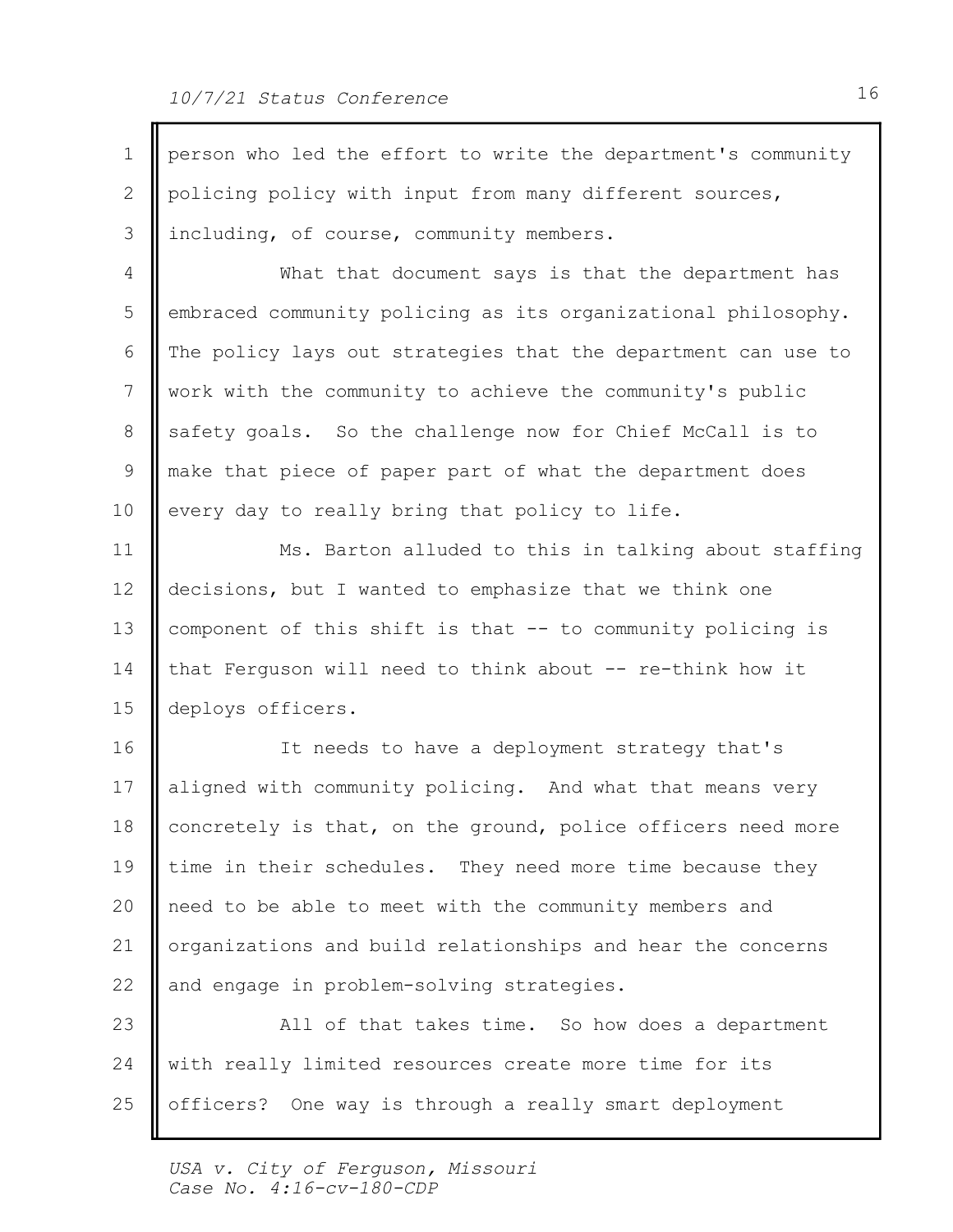$\mathbb{F}$ 

| $\mathbf{1}$    | strategy. One aspect of that would be, as Ms. Barton           |  |
|-----------------|----------------------------------------------------------------|--|
| 2               | mentioned, making sure more officers are working at busy times |  |
| 3               | and fewer are working when things are slower. It also means    |  |
| 4               | thinking carefully about how calls are coded and saving that   |  |
| 5               | priority call code for the calls for service that present the  |  |
| 6               | greatest active public safety threats.                         |  |
| 7               | So I know that sounds like a tall order to figure              |  |
| 8               | out how to make all that happen. The department already does   |  |
| 9               | have some quidance here and we do encourage it to really look  |  |
| 10              | carefully at the recommendations from its 2016 and 2020        |  |
| 11              | staffing studies that lay out some strategies for how the      |  |
| 12 <sup>°</sup> | department can have a really safe, smart deployment strategy   |  |
| 13              | that would bring the department into alignment with community  |  |
| 14              | policing and be more effective to meet public safety concerns. |  |
| 15              | Ms. Barton also reported on the department's recent            |  |
| 16              | successes or successful steps toward recruitment. We think     |  |
| 17              | this is another part of the equation on staffing because, of   |  |
| 18              | course, the smartest staffing study can't work unless the      |  |
| 19              | department is fully staffed or properly staffed. So that's     |  |
| 20              | why DOJ has been working with the City to make sure that it    |  |
| 21              | comes into compliance with the Consent Decree provisions       |  |
| 22              | requiring the department to offer competitive salaries.<br>We  |  |
| 23              | think this is one aspect of attracting the best candidates     |  |
| 24              | possible.                                                      |  |
| 25              | At the last hearing, we reported on what we call the           |  |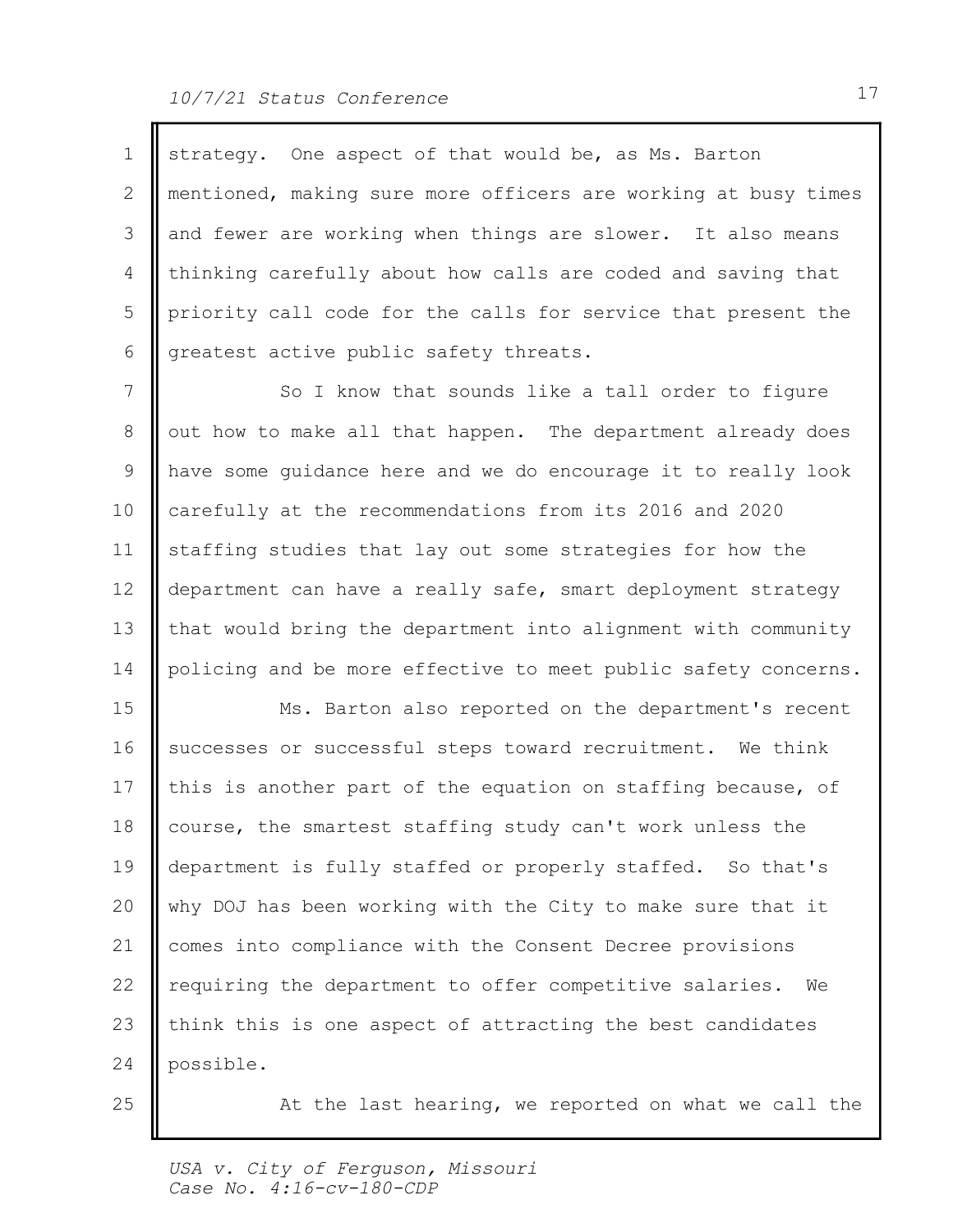| 1  | staffing crisis in the department. And as Ms. Barton said,     |
|----|----------------------------------------------------------------|
| 2  | there has been some great progress in this area over the last  |
| 3  | quarter. Specifically, in the City making increases to         |
| 4  | supervisory salaries. There is still more work to be done in   |
| 5  | this area, however.                                            |
| 6  | As the City brings on and makes hiring decisions, we           |
| 7  | encourage it to keep its focus on community policing and make  |
| 8  | sure the people it's selecting are people who really are       |
| 9  | excited and embrace the concept of community policing. We      |
| 10 | think, as I said, this is an important step toward public      |
| 11 | safety.                                                        |
| 12 | One aspect of the recruitment undertaking that I               |
| 13 | wanted to emphasize, it's something we've been talking with    |
| 14 | Your Honor about since at least the September, 2020, status    |
| 15 | hearing, and that is the need for a training director. We      |
| 16 | think this should be a high priority item for the department's |
| 17 | recruitment planning. And I say that because all these         |
| 18 | policies that we've been working so hard to finalize can't     |
| 19 | truly become part of officers' daily practice until they       |
| 20 | receive training in them.                                      |
| 21 | As Ms. Barton says, she has been making some                   |
| 22 | admirable efforts to try to keep making progress in the area   |
| 23 | of training despite the lack of a training director and the    |
| 24 | Department of Justice has been supporting her efforts with     |
| 25 | technical assistance. But the bottom line is that the          |
|    |                                                                |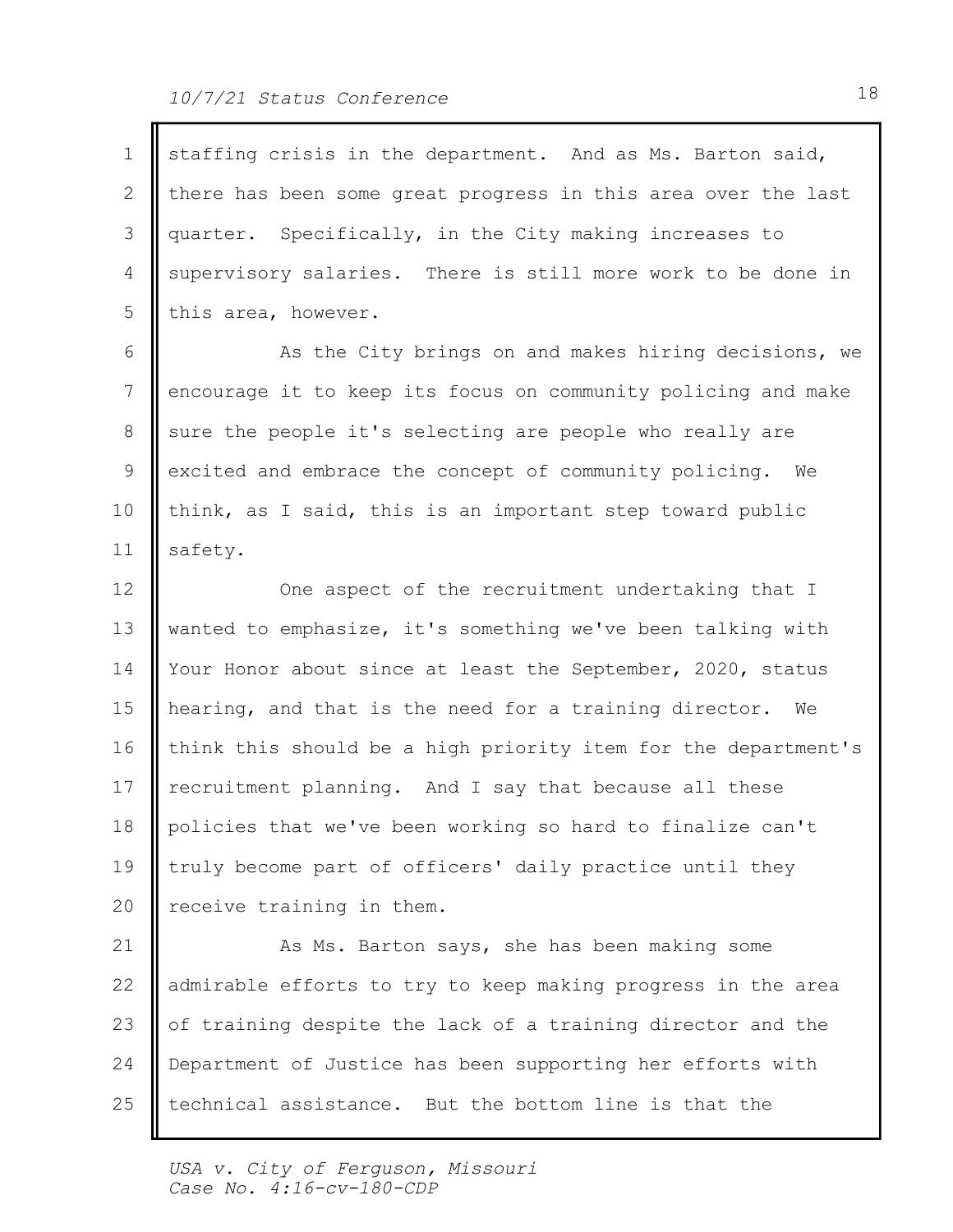1 || department really does need a training director to lead this 2 effort. 3 || Finally, I just wanted to briefly address another | 4 | community member's comment. The concern in this letter had to 5 || do with the Department of Justice's response to feedback on 6 || policies from the Neighborhood Policing Steering Committee, 7 the NPSC. We'd like to emphasize that DOJ absolutely values 8 9 || community input on policies. We believe FPD has gone above 10 and beyond in trying to elicit community feedback, and 11 | wherever possible, has incorporated community input into 12 | policies and we strongly believe that, as a result, their 13 || policies are stronger for it. 14 | The department, FPD, that is, is working on a policy | 15 || on how FPD will receive and respond, specifically, to NPSC 16 | feedback in the future and we hope that this will make the 17 process smoother. 18 || That's all I had, Your Honor, unless the Court has 19 || any questions. No. And I appreciate  $-$  I don't have 21 | any questions, but I do appreciate you addressing the concerns | 22 || that were raised in the letters from the members of the 23 public. 24 | I will now ask Ms. Tidwell on behalf of the Monitoring Team to tell me -- provide any information you wish 20 **II THE COURT:** 25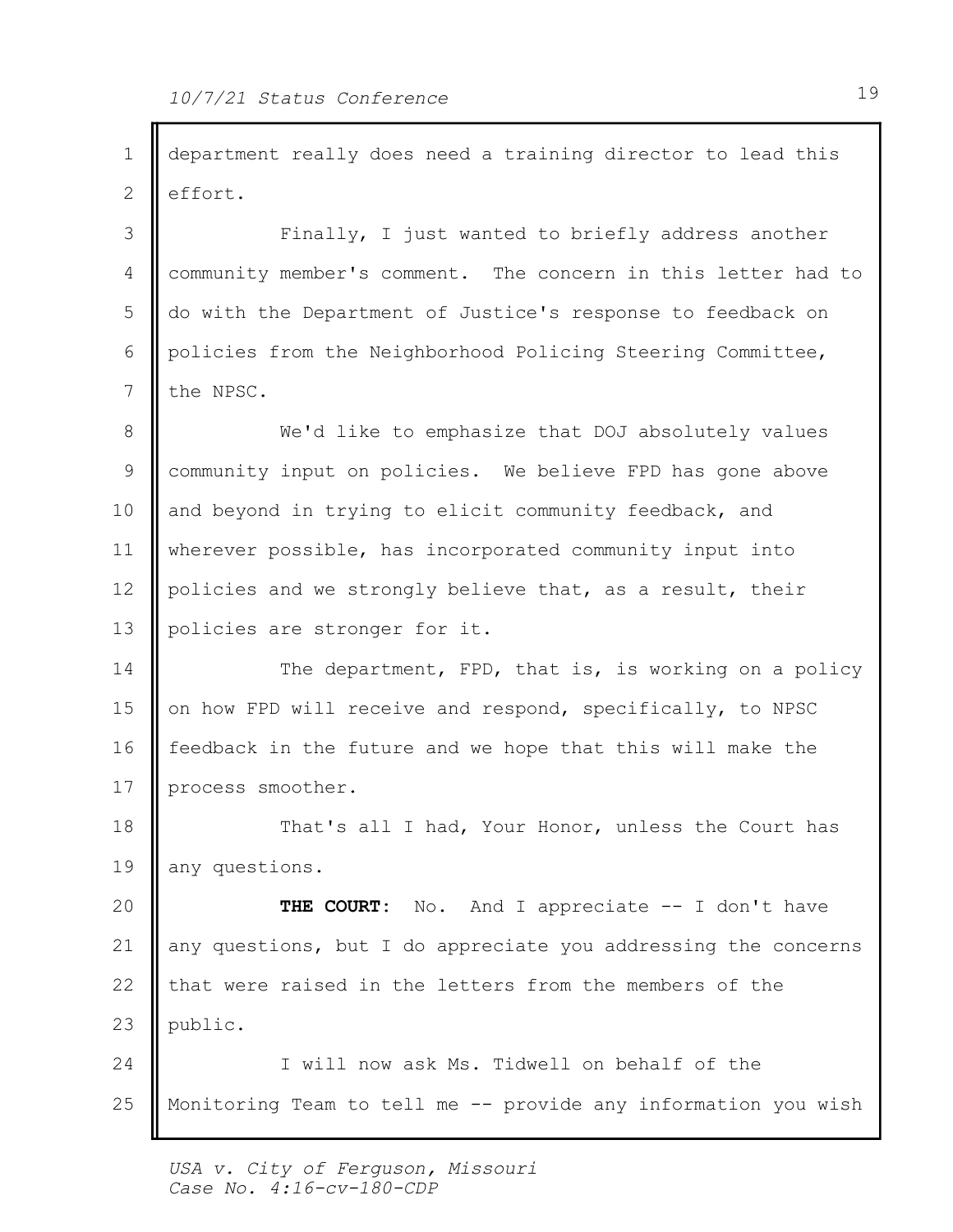$1$  at this time.

Thank you, Your Honor. And good 3 || morning to everyone. And a special good morning to 4 Councilwoman Robinett who, apparently, Mr. Carey has ignored 5 | for hearings past, so I wanted to make sure we give her an 6 extra good morning today. 2 || MS. TIDWELL:

So, Your Honor, I will pick up where Ms. Glass left 7 8 || off with the NPSC feedback, the recommendations from the NPSC, | 9 and how those are going to be incorporated into the City's 10 || policy writing. And so, that policy has been reviewed by the 11 | Department of Justice. I think they had some questions and 12 | some comments.

13 || I received it and have forwarded it to Dr. Leigh 14 | Anderson who is our subject matter expert in community 15 | engagement, and so I hope to incorporate her feedback and 16 anything she has in mind and return it back to the parties by 17 || next week. I think that having some formalization into that 18 | process will benefit both the police department and the 19 | community going forward, so I thank the City for getting that 20 || policy out and for DOJ to -- for doing their -- reviewing in 21 | it so quickly.

22 || Just to continue with the community engagement and 23 || policing, the subject, so I appreciate that Ms. Glass and 24 || Ms. Barton sort of pointing, you know, the nexus between staffing and recruitment and all of these things in 25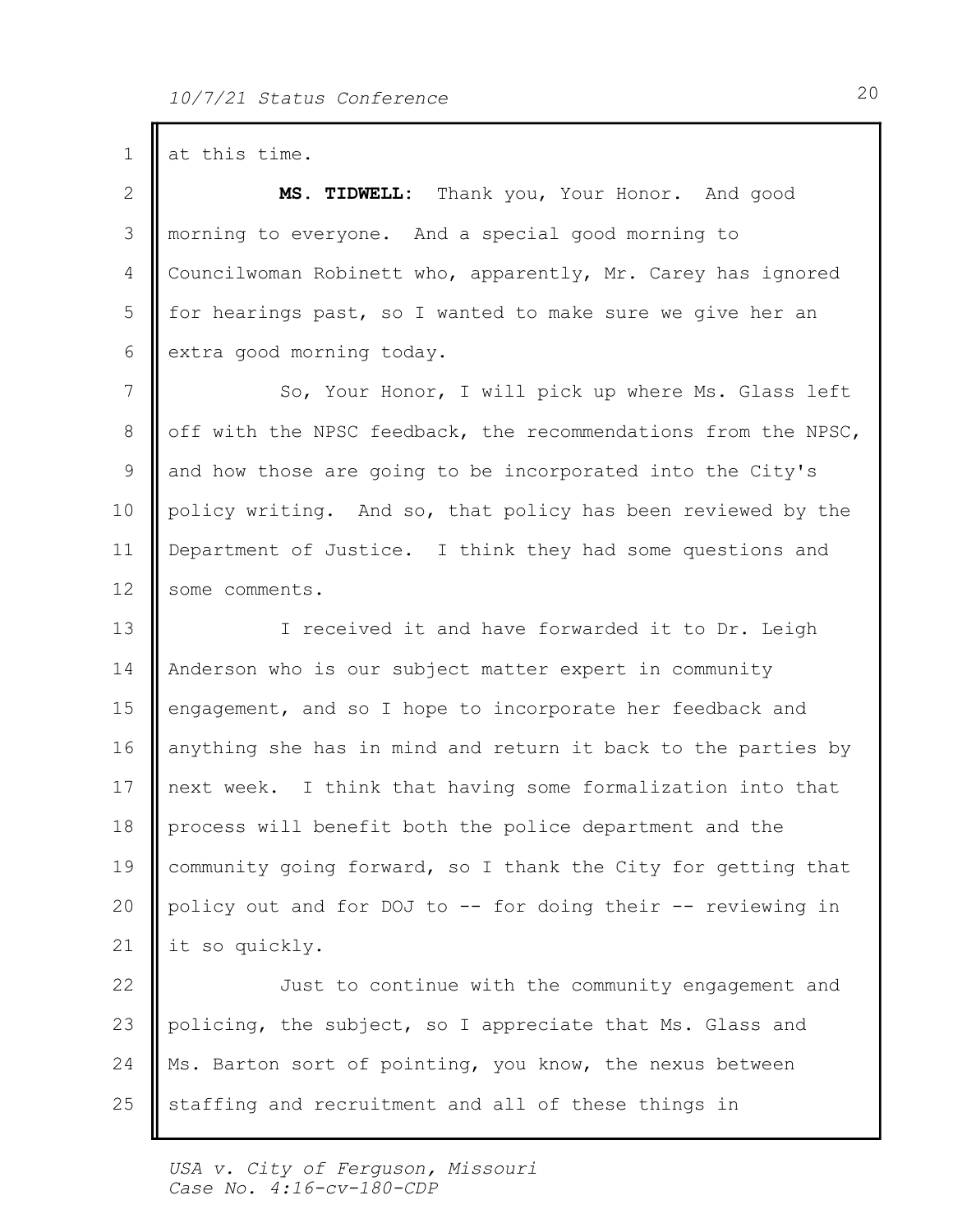1 establishing and building a robust community policing and 2 problem-solving program.

3 || Your Honor, you'll recall, I think it was a couple | 4 | years ago, when the City entered into a collective bargaining 5 || agreement with the police department. One of our concerns was |  $\mid$  that the ability for the City to be flexible in its shift  $\mid$ 7 || deployment and its shift scheduling might be compromised by a 8 | collective bargaining agreement that would bar them from doing |  $9$  || just that.

10 || And the -- we worked with the City and Mr. Carey to | 11 || make sure that there was language within the agreement that 12 | would permit some flexibility in this way because we continue 13 || to stress that assisting in systemic and coordinated community | 14 || policing effort, not only you need bodies to do it, but you 15 also need time for them to do it. And you have to have a 16 || shift schedule that permits, as Ms. Glass said, officers to 17 || use time -- that they're not constantly chasing calls.

18 || And parts of the day are busier than others and you 19 || have to sort of build around that and build some flexibility | 20 || within that. So we're heartened to hear that Chief McCall is 21 || thinking proactively and is visioning both an organizational 22 || plan for the department as well as a call for service analysis | 23 || that will permit community policing to thrive and to be 24 established and the use of what's been discussed in the small-group dialogues to buttress these policies and these 25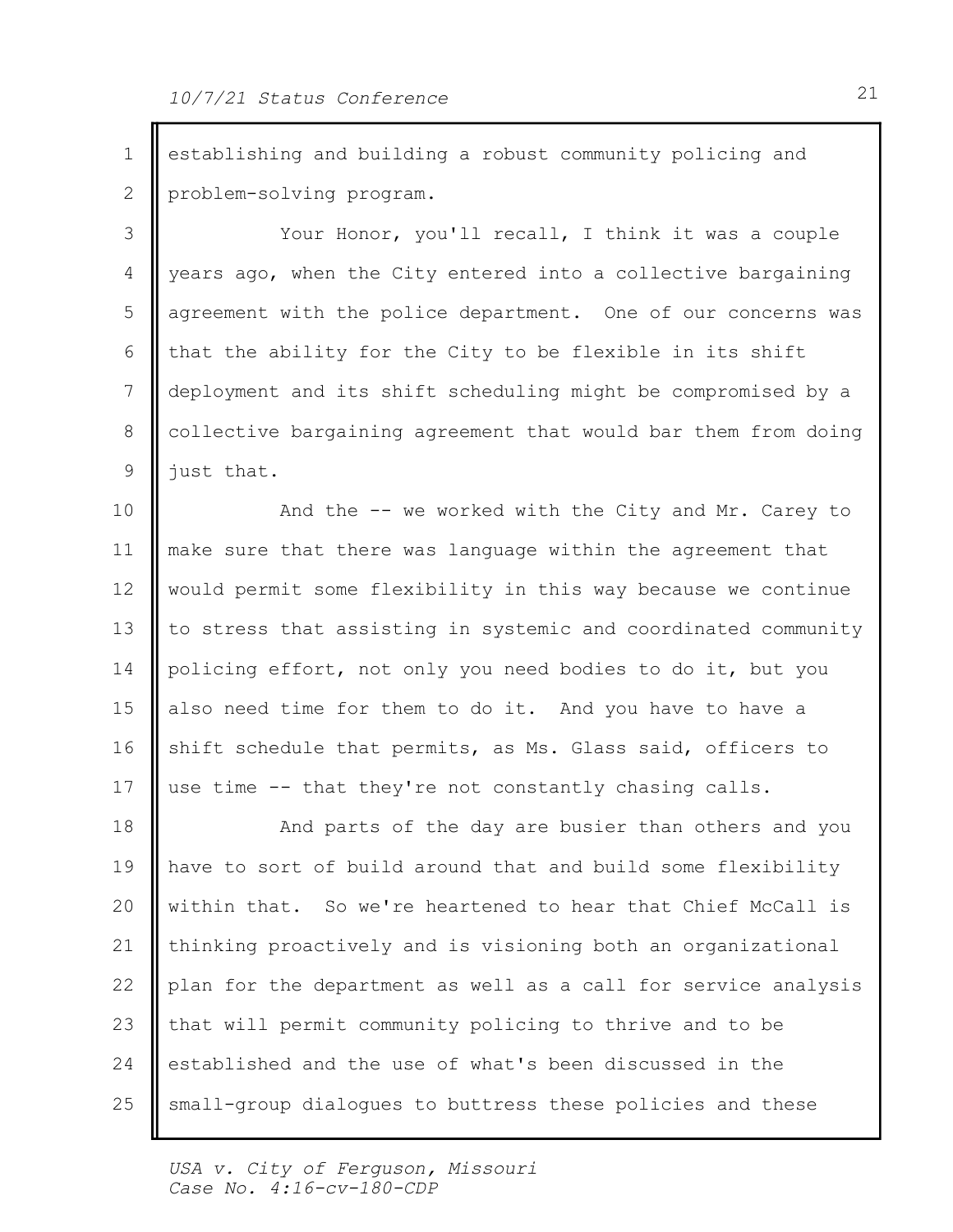## 10/7/21 Status Conference 22

| $\mathbf 1$  |                                                                |  |
|--------------|----------------------------------------------------------------|--|
|              | programs, we think, would be -- is a great step and we look    |  |
| $\mathbf{2}$ | forward to seeing the results of that going forward from here. |  |
| 3            | Next, just to follow up on what Ms. Glass was saying           |  |
| 4            | about training. You know, we continue to stress and to         |  |
| 5            | recommend that the City bring on a training coordinator or a   |  |
| 6            | director or someone who has -- it's a specific skillset, as    |  |
| 7            | we've said, and Ms. Barton is doing admirable work to try to   |  |
| 8            | build that and get that going. But, you know, academy          |  |
| 9            | training, recruit training, field training, in-service         |  |
| 10           | training. All of that. Particularly when you factor in the     |  |
| 11           | POST -- the state requirements for police officers and how     |  |
| 12           | they either conform with what the Consent Decree requires, you |  |
| 13           | know, go above it or below it, and how you fill those gaps.    |  |
| 14           | All of that work is -- it's a specialized skillset and you     |  |
| 15           | need somebody who is devoted to that task.                     |  |
| 16           | We have mentioned to Your Honor, I think, in our               |  |
| 17           | monthly calls, and maybe at the last hearing, that the         |  |
| 18           | Monitoring Team is bringing in -- is looking to bring in some  |  |
| 19           | additional consultants. Bob Stewart who has been with the      |  |
| 20           | Monitoring Team for a number of years, is cycling off, and so  |  |
| 21           | we have, hopefully, two new candidates who will be coming      |  |
| 22           | forward. The Consent Decree asks that the Monitor present      |  |
| 23           | those candidates to the parties before bringing them on board, |  |
| 24           | so I hope to do that. I hope to do them in tandem. We have     |  |
| 25           | one that sort of is ready to go and the other is just waiting  |  |
|              |                                                                |  |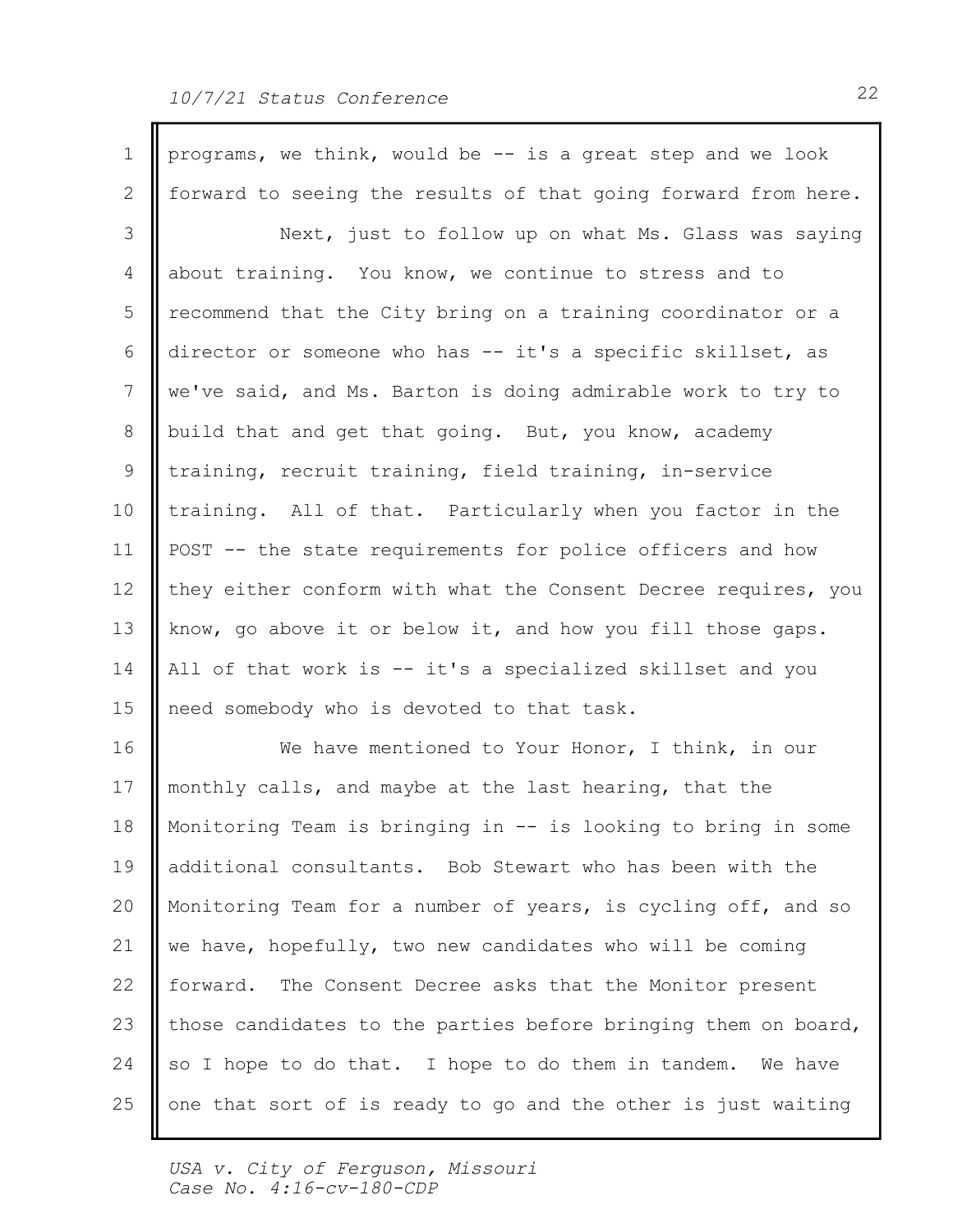1 || for some approvals because he's still a sworn member of a 2 || police department, so he needs some approvals from his 3 employer before he can do that. 4 **||** But these folks have experience in police training, | 5 generally, both at the academy recruit level as well as 6 | in-service, and in the use of force, specifically, and so we 7 || would hope that they would be able to provide technical 8 assistance to the City much as the DOJ's subject matter expert | 9 || is doing. But they need a counterpart on the City's end. 10 Just that -- someone that speaks the language and can be 11 | devoted to that on, you know, not necessarily all day, every 12  $\parallel$  day, but somebody who has the expertise and can do that, and 13 || we look forward to the City implementing that recommendation 14 | that we've had for quite some time. 15 || I will then move to some of the work that the Monitoring Team is doing around auditing. So we are currently 16 17 | conducting two audits. The first in -- for the use of force. 18  $\parallel$  So, Mr. Stewart, the subject matter expert for use of force, 19 || has just about completed Phase I of our audit, and so you'll | 20 || recall, Your Honor, that in the first phase, what we did was 21 | looked at the existing use-of-force reporting for the police | 22 || department, the cases for which force was reported and 23 || investigated. And we looked at the quality and thoroughness 24 | of those investigations. 25

And so Mr. Stewart has been reviewing these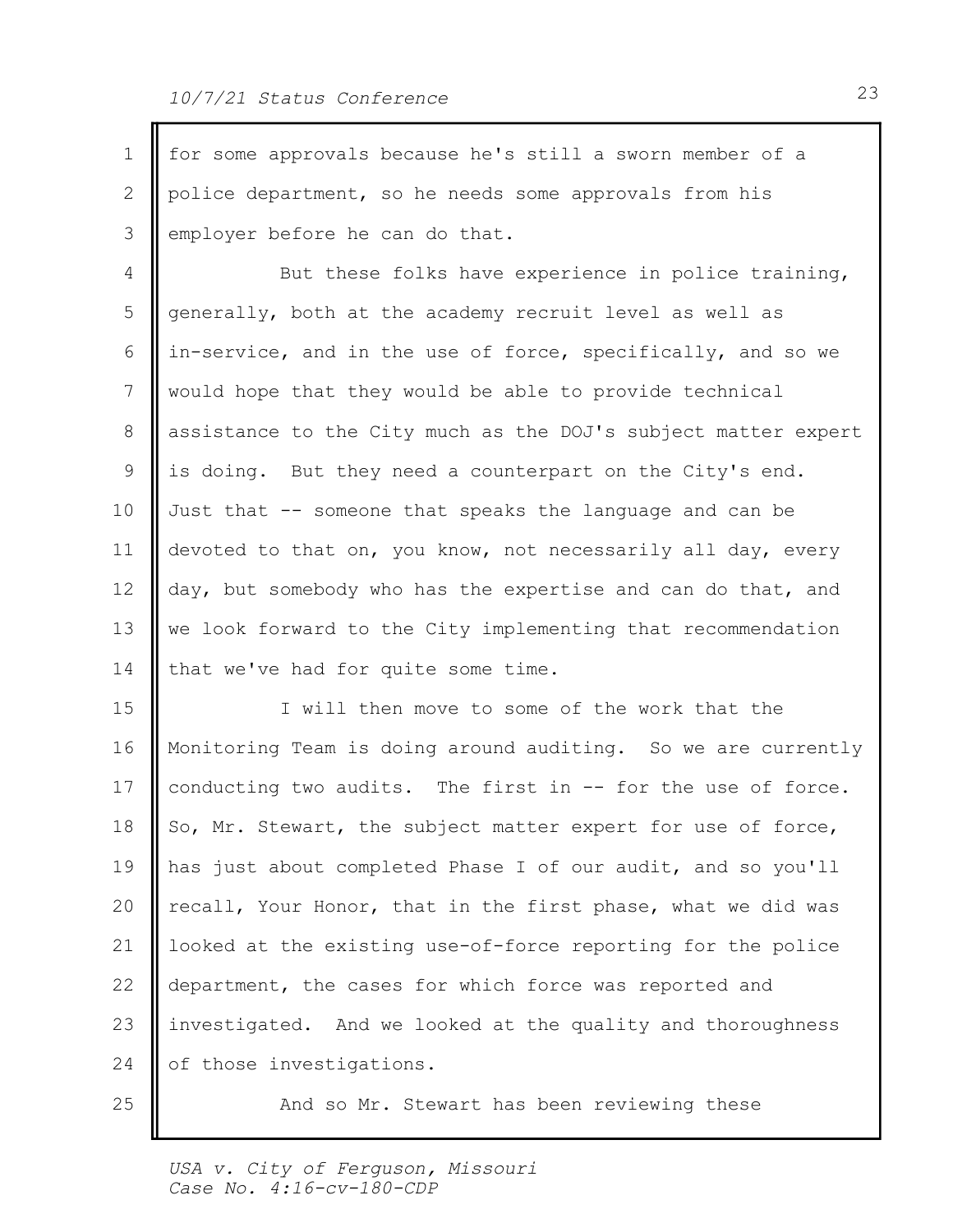| 1  | use-of-force reports and any body camera footage that is from  |  |
|----|----------------------------------------------------------------|--|
| 2  | the same incident to measure reporting, look at tactics that   |  |
| 3  | were implemented, weighing against, sort of, the policies that |  |
| 4  | are in effect. And so, he has completed that part of the       |  |
| 5  | review.                                                        |  |
| 6  | We $-$ you know, we found, you know, like everything,          |  |
| 7  | there are some that are, you know, seem really well done and   |  |
| 8  | are, you know, complete packages, and there are some where,    |  |
| 9  | you know, their reporting might have been lacking or there     |  |
| 10 | might have been a need for some work around tactics, and so we |  |
| 11 | will report out on that first phase fully in our semi-annual   |  |
| 12 | report, which is that something Ms. Caruso and I are working   |  |
| 13 | on now.                                                        |  |
| 14 | The second phase of the use-of-force audit will be a           |  |
| 15 | review of incidents that did not have -- where there is no     |  |
| 16 | use-of-force report on file, but based on the charges, the     |  |
| 17 | offense charged or the offense of arrest, it would appear that |  |
| 18 | force may have been used.                                      |  |
| 19 | So, for example, if there is a charge of assault on            |  |
| 20 | a police officer or resisting arrest, we would -- you know,    |  |
| 21 | there's an inference that some measure of force might have     |  |
| 22 | been used to effect that arrest, and so Mr. Stewart was        |  |
| 23 | reviewing the incident reports, the narratives for those       |  |
| 24 | offenses, to determine, based on that, what needed another     |  |
| 25 | level of review, meaning what do we need body cam footage for, |  |

 $\mathbb L$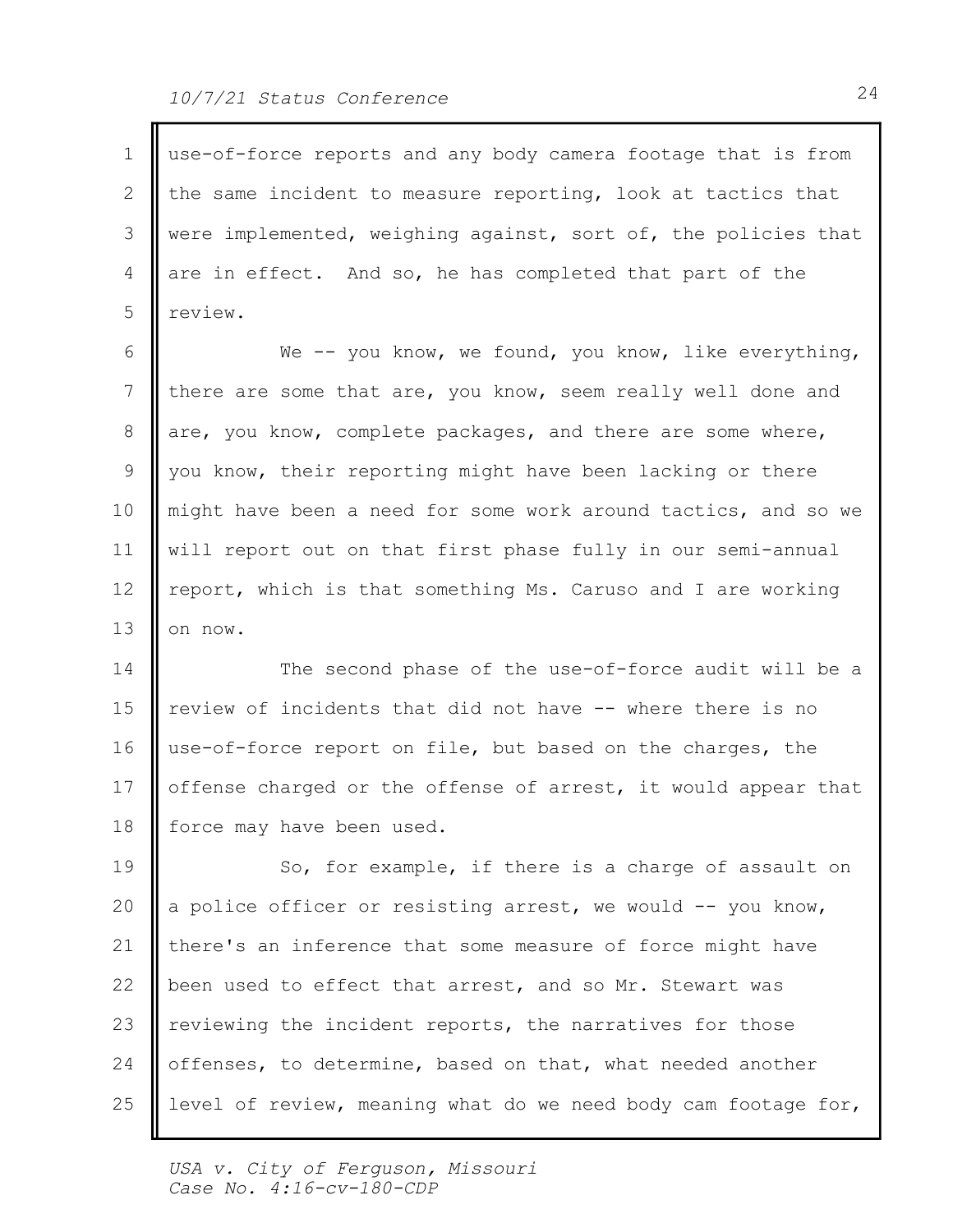| $\mathbf{1}$ | what do we need to examine a little further to see if force    |  |
|--------------|----------------------------------------------------------------|--|
| 2            | was -- force was used but not reported.                        |  |
| 3            | And so my hope is that the new subject matter expert           |  |
| 4            | who comes aboard on the use of force area will pick up that    |  |
| 5            | second phase of the report where Mr. Stewart left off in       |  |
| 6            | examining that subset of cases where there is no use-of-force  |  |
| 7            | report on file.                                                |  |
| 8            | We also started an audit in the municipal court.               |  |
| 9            | This is the first time that we've had an opportunity to do     |  |
| 10           | that. Unfortunately, we could not do it in person, which is,   |  |
| 11           | you know, what we've done in the past. We put it off as long   |  |
| 12           | as we could thinking that we would be able to get there in     |  |
| 13           | person, but now we just have sort of settled on having to do   |  |
| 14           | it remote.                                                     |  |
| 15           | And so that began with some document requests from             |  |
| 16           | the City. It also included observations of municipal court --  |  |
| 17           | of the municipal court's operations in this remote             |  |
| 18           | environment. So we attended three court hearings, one evening  |  |
| 19           | session and two day sessions. We tried to catch a trial court  |  |
| 20           | day, but there were no trials scheduled on that particular     |  |
| 21           | day. As you know, there are several policies -- or there's     |  |
| 22           | one policy in particular that speaks to trial processes and    |  |
| 23           | proceedings, and so we would still need to observe some trials |  |
| 24           | in operation, even remotely, to see how it comports with the   |  |
| 25           | Consent Decree and with the policies that are currently being  |  |
|              |                                                                |  |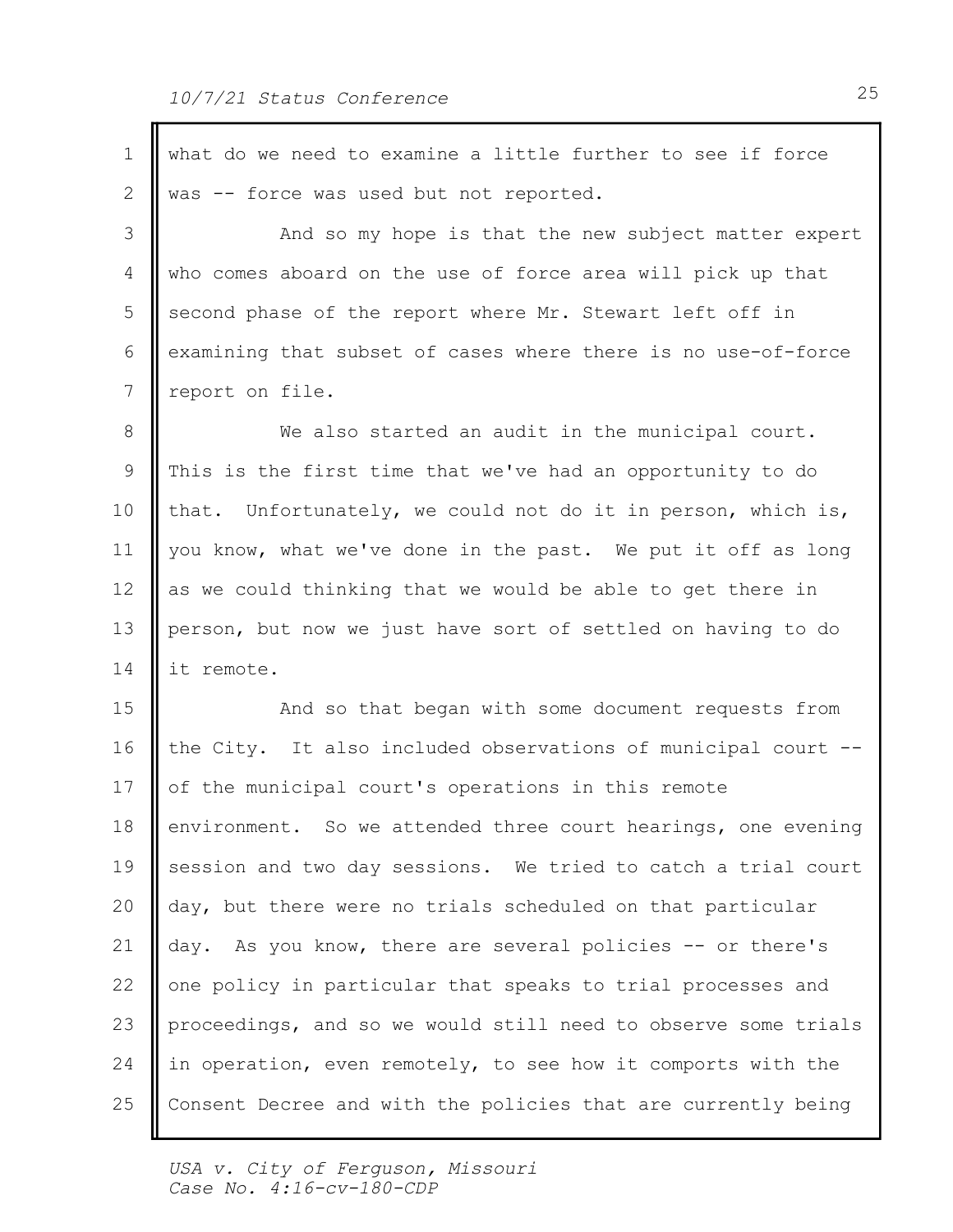1 drafted or have been finalized.

2 || You know, and I will say that both the judges and | 3 || the municipal court are going above and beyond to try to make | 4 | virtual court, you know, as much like the real thing as they  $\Box$  can. It, obviously, has a lot of challenges for that, but, 6 | you know, we really observed a great deal of  $-$  an empathetic  $\begin{array}{|l|} \hline \end{array}$  7 | approach to the litigants, the sort of -- you know, the --8 || you know, it tries everyone's patience to be waiting in a Zoom | 9 || waiting room for things to get started or for your turn. So 10 || all of those things that they are dealing with, you know, 11 | definitely and are trying to streamline and it's been, 12 || you know, really challenging and I just wanted to applaud both | 13 || of them for the work that they did in the hearings that we 14 | were able to observe.

15 || Some of the things that -- the other parts of the 16 | municipal court audit, specifically, around case review and 17 || things that will need to review case files and other materials | 18 | around the Comprehensive Amnesty Program and others, we're 19 || working with Ms. Webber who, you know, she just started, and 20 || so she's getting used to a data system that is not user 21 || friendly in the least. And so we're working with her to try 22 || not to be, you know, as onerous in our requests for documents 23 and data because we know that the system that she's working 24 | with has its own challenges, even for someone who's been working at it for years, and she's just stepping into it. 25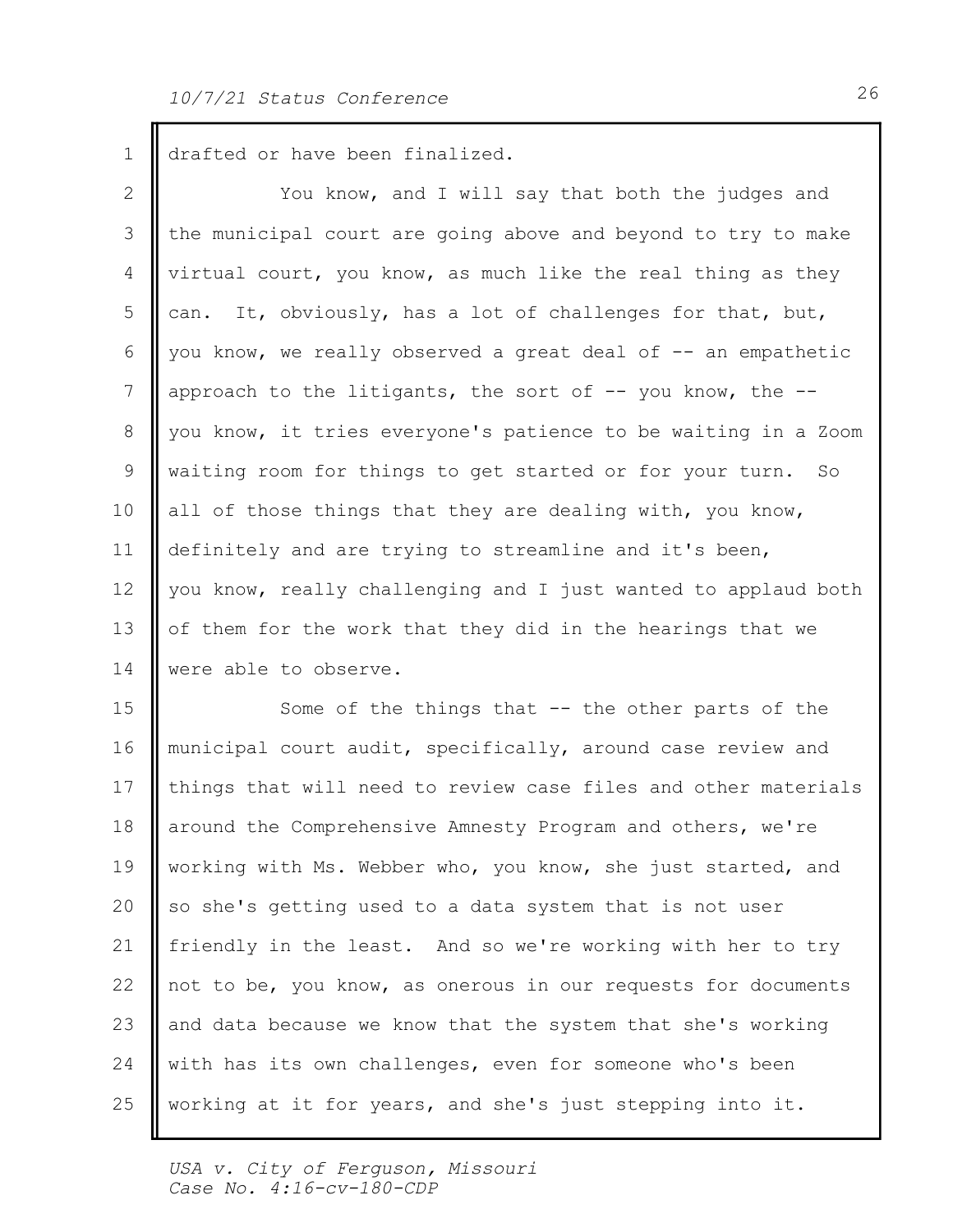| $\mathbf 1$     | And she and Ms. Barton have been working with me to            |
|-----------------|----------------------------------------------------------------|
| 2               | try to get some of the reports and the documents that we need  |
| 3               | so that we can finalize the Comprehensive Amnesty Program and  |
| 4               | report out on that, but also look to the implementation of the |
| 5               | other provisions around the municipal court, whether it be     |
| 6               | ability-to-pay determinations and implementation of community  |
| $7\phantom{.0}$ | service and how warrants are served and all of those things    |
| 8               | that require us to look into actual case files and to be able  |
| 9               | to generate reports from the recordkeeping system, which has   |
| 10              | not been easy.                                                 |
| 11              | So I thank Ms. Webber for her patience and                     |
| 12              | Ms. Barton for their work to try to get this done. It may      |
| 13              | take a little -- take longer to do this municipal court audit  |
| 14              | than in audits past, but that's the nature of, sort of, our    |
| 15              | virtual work space.                                            |
| 16              | The next audit up for the Monitoring Team will be in           |
| 17              | the accountability space, and so I'm hoping that one of the    |
| 18              | new subject matter experts who will be coming aboard with the  |
| 19              | parties' approval will be, you know, finalizing the notice,    |
| 20              | but I don't want to send out the notice to the City until we   |
| 21              | have somebody who can actually do it. So, hopefully, that      |
| 22              | person will be up and on board and the first order of business |
| 23              | will be an audit of internal investigations and the            |
| 24              | accountability provisions of the Consent Decree from the       |
| 25              | police department.                                             |
|                 |                                                                |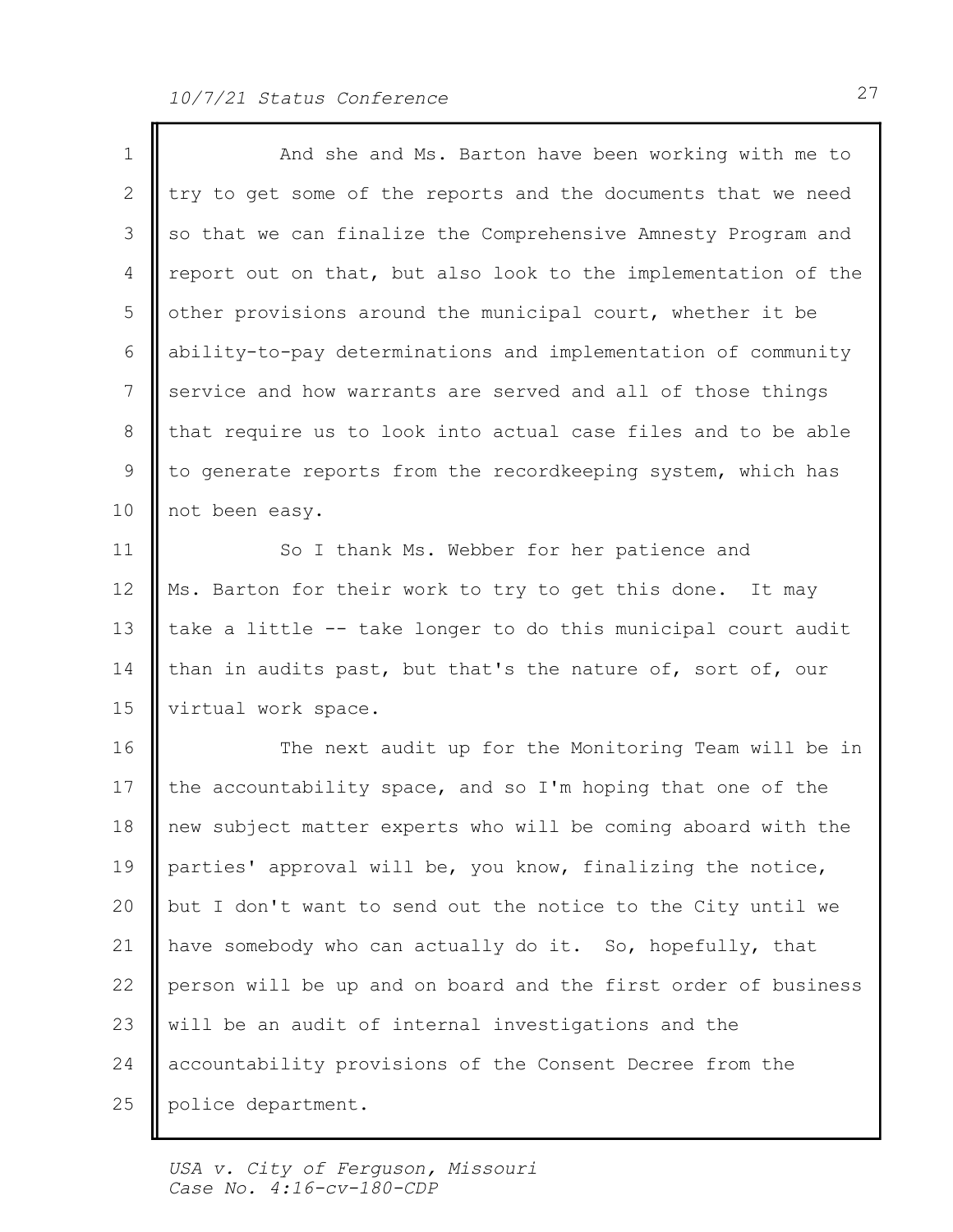| $\mathbf 1$ | All of these things will go into the semi-annual               |
|-------------|----------------------------------------------------------------|
| 2           | report, as I mentioned, that Ms. Caruso and I have started     |
| 3           | working on, so we'll report on what we can and the audits that |
| 4           | have been conducted so far, we'll publish the results of the   |
| 5           | community survey from the summer, and I think Ms. Barton       |
| 6           | mentioned a survey that was done or -- for the youth on the    |
| 7           | bias-free policing policy, and Dr. Anderson, on behalf of the  |
| 8           | Monitoring Team, has done some analysis of the youths'         |
| 9           | responses to that survey that we will also incorporate into    |
| 10          | our report this fall.                                          |
| 11          | And unless Your Honor has questions, I think that's            |
| 12          | it for us.                                                     |
| 13          | THE COURT: I think you covered a fair amount there,            |
| 14          | as did all of the parties.                                     |
| 15          | So, Mr. Carey, I'll go back to you then and see if             |
| 16          | you wish to, you know, state anything further based on the     |
| 17          | other things you've heard. Obviously, some of the things are   |
| 18          | things we've heard before. You know, the need for a            |
| 19          | training -- a dedicated training coordinator, the need for a   |
| 20          | community -- you know, for a community resource person or      |
| 21          | working more on that, but the training coordinator, in         |
| 22          | particular, and all of those other issues are things I know    |
| 23          | the City has worked on and continues to work on, but are       |
| 24          | issues that I think are slowing down the ability to fully      |
| 25          | comply.                                                        |
|             |                                                                |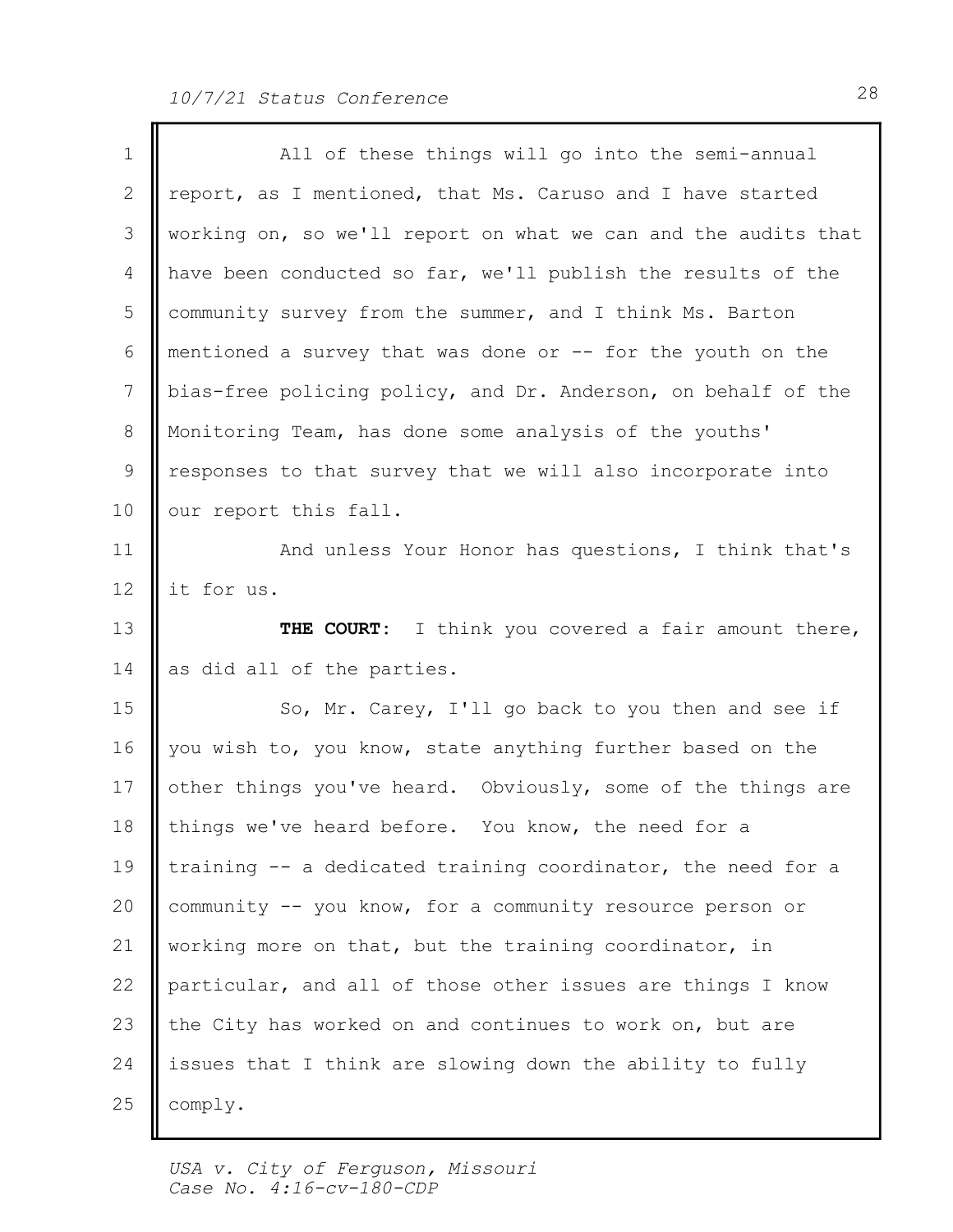1 || But I would like to hear anything else -- I know you 2 || know that too because we've discussed it when we have our 3 || monthly telephone calls. But I would like to hear anything 4 | further you wish to say, Mr. Carey. 5 || MR. CAREY: Sure, Your Honor. You know, as you 6 | know, the process of compliance with the Consent Decree hasn't | 7 || been as expedient as we'd like it to be. We go along for a 8 || while and then we lose a key person, and being a small 9 || department, we have to reallocate all our resources to making | 10 || sure we get this key person, like a city manager or a police 11 || chief, you know, that kind of thing, then we get those folks 12 | in line, then we make some good progress, and then we lose a 13 person and we have to reallocate resources. 14 || I guess what I -- and I say all that to say the | 15 | training coordinator and the community engagement person are 16 | very next on our list and they are  $-$  and now that we have all | 17 || of our key people in place, I think you'll see great progress 18 | the next time we meet in that regard. 19 || I know part of the restructuring that we're doing 20  $\parallel$  that you heard both the Department of Justice, the Monitor,  $\parallel$ 21 || and Ms. Barton talk about, the restructuring to make the 22 || department much more community policing oriented includes 23 || those positions. So it's not just, you know, the shift 24 analysis that we're doing for the officers to make sure that the officers have more time and that their wellness is taken 25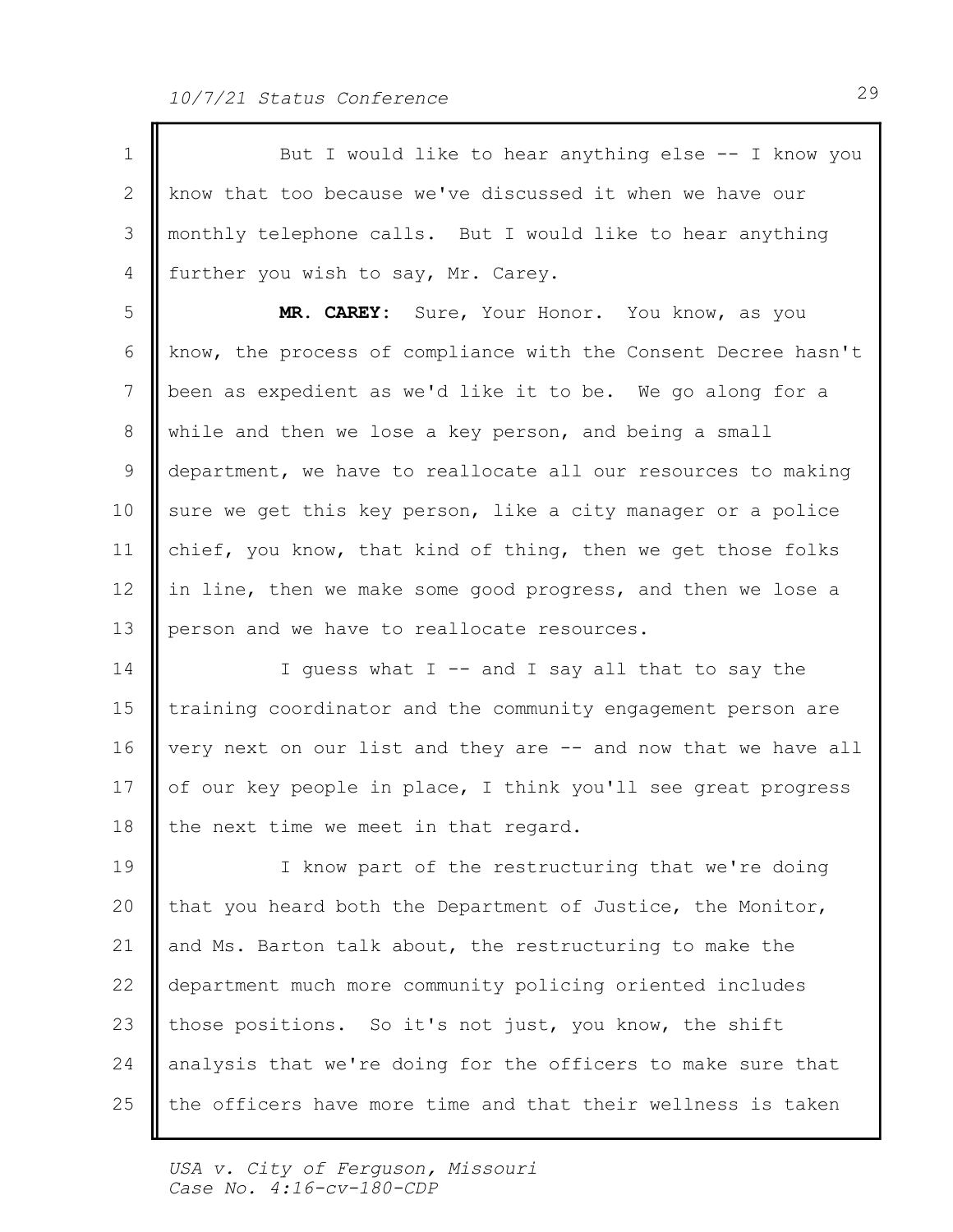| 1               | into consideration. But it is also a command staff             |  |
|-----------------|----------------------------------------------------------------|--|
| 2               | reorganization as well. And the training coordinator, as well  |  |
| 3               | as the community engagement individual, is included in that    |  |
| 4               | reorganization.                                                |  |
| 5               | And so, my hope and my guess is that by the next               |  |
| 6               | time you talk to us, at the very least, we will have, you      |  |
| $7\phantom{.0}$ | know, made some pretty good strides towards bringing those two |  |
| 8               | folks on board.                                                |  |
| 9               | As you know, we've had that issue with recruiting.             |  |
| 10              | And this is not germane to Ferguson. I think policing across   |  |
| 11              | the country $-$ I mean, it's just $-$ you know, across the     |  |
| 12              | country, police forces are just not fully staffed. And so,     |  |
| 13              | Ferguson is no exception to that rule.                         |  |
| 14              | Ms. Tidwell did mention that, especially as it                 |  |
| 15              | relates to the Training Coordinator, this is a specific        |  |
| 16              | skillset and we need someone who has this skillset. So the     |  |
| 17              | pool of available applicants for that is a little bit smaller  |  |
| 18              | as well. But we have been keeping our eye out. We have         |  |
| 19              | been -- this is first and foremost on our agenda now that we   |  |
| 20              | have Chief McCall in place and our new City Manager and,       |  |
| 21              | you know, I would be surprised if we have not made great       |  |
| 22              | strides towards bringing those people on the next time we meet |  |
| 23              | at a status conference.                                        |  |
| 24              | All right. And I do appreciate that. I<br>THE COURT:           |  |
| 25              | know Chief McCall, in particular, has been very dedicated to   |  |

Ι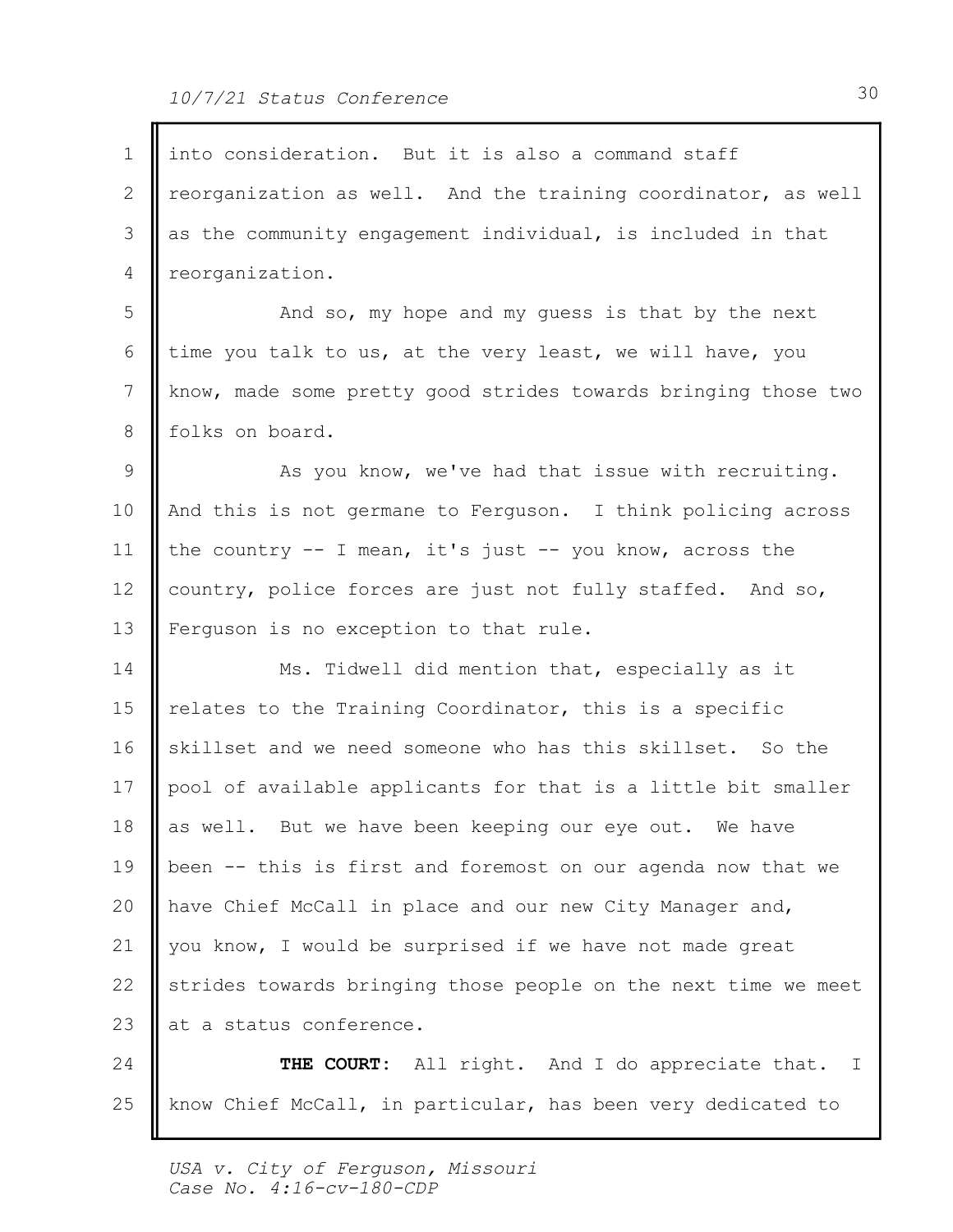| $\mathbf{1}$ | this. But, you know, there are the obstacles you talked        |
|--------------|----------------------------------------------------------------|
| 2            | about. And, you know, I think having the -- having the key     |
| 3            | people on board is good. I'm very interested to see the        |
| 4            | reorganization that you're going to be working on and the      |
| 5            | command structure, and also what efforts you're making with    |
| 6            | the Training Coordinator and the community engagement person   |
| 7            | as well.                                                       |
| 8            | And, you know, they were specialized positions and             |
| 9            | there has been a lot written in the national press about the   |
| 10           | difficulty police forces are having in recruiting right now.   |
| 11           | And I understand that is a problem, but it's $-$ you know,     |
| 12           | they're having trouble recruiting and hiring people in a lot   |
| 13           | of businesses, so I do hope that will improve as time goes on  |
| 14           | and it sounds like you've gotten some good applicants for some |
| 15           | of the recent things, and so I do have -- have hope that       |
| 16           | you'll be able to meet that challenge.                         |
| 17           | Is there -- is there anything further from the                 |
| 18           | Department of Justice, Ms. Glass?                              |
| 19           | MS. GLASS: No, Your Honor. Thank you.                          |
| 20           | THE COURT:<br>All right. I want to say to the members          |
| 21           | of the public that I do regret not having a chance to see you  |
| 22           | in court in person. I hope that we will do that by our next    |
| 23           | meeting. And I know that sounds like a broken record, but      |
| 24           | that's sort of how we've felt about the pandemic. We keep      |
| 25           | thinking it's going to get better and I think we may finally   |
|              |                                                                |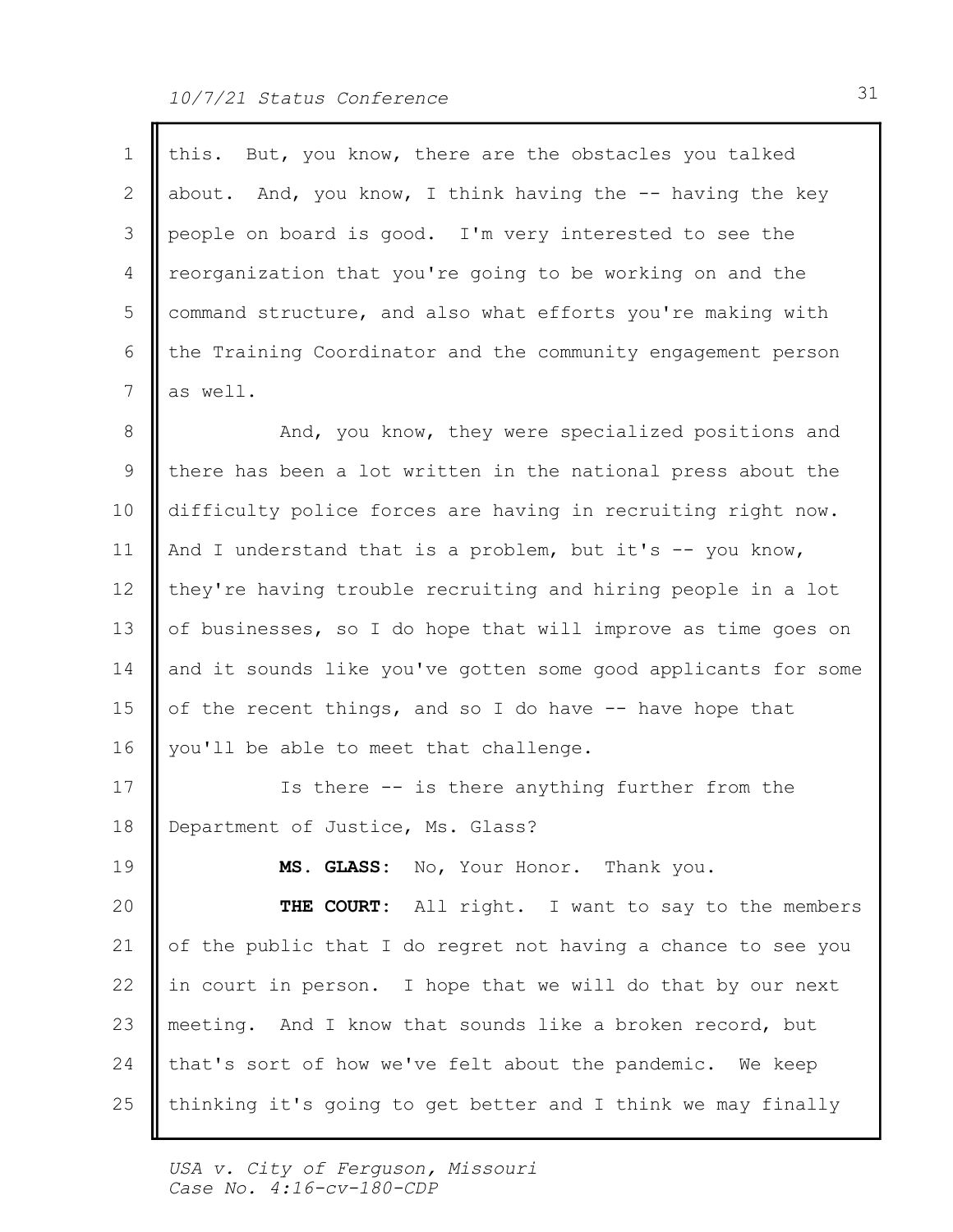$\blacksquare$ 

Ш

| $\mathbf{1}$    | have been turning the corner, at least in terms of how we're   |  |
|-----------------|----------------------------------------------------------------|--|
| 2               | doing thing. And we are more open here in court than we have   |  |
| 3               | been, but we're also still trying to be very careful about the |  |
| $\overline{4}$  | number of people that do come into the building at any given   |  |
| 5               | time because of safety reasons. And so, I'm hopeful that       |  |
| 6               | we'll be able to do that because I do think it's important to  |  |
| $7\phantom{.0}$ | let you all come into court if you are able and wish to do so. |  |
| 8               | And so we appreciate the feedback.                             |  |
| 9               | I think, you know, for everyone in the public to               |  |
| 10              | remember that part of what the parties are doing now is        |  |
| 11              | complicated because it's not just -- the Consent Decree        |  |
| 12 <sup>°</sup> | doesn't just say go do these things and then just tell us you  |  |
| 13              | did them and that'll be fine. It also includes the idea that   |  |
| 14              | we have a way of verifying what was done and that there is     |  |
| 15              | accountability. And that's hard because it actually does --    |  |
| 16              | you know, we spend a lot of time, as Ms. Barton and Mr. Carey  |  |
| 17              | and everyone here has worked on in terms of databases and      |  |
| 18              | computers talking to each other. Things so that we can get     |  |
| 19              | reportable, reliable information to know whether the City is,  |  |
| 20              | in fact, complying, and this is not -- not an easy process.    |  |
| 21              | We all wish it had gone more quickly. But there have been      |  |
| 22              | many complications, as Mr. Carey has stated, and I do think    |  |
| 23              | that everyone here has worked in good faith.                   |  |
| 24              | I know we've had changes in the council as time has            |  |
| 25              | gone on, changes in the elected officials, and that's to be    |  |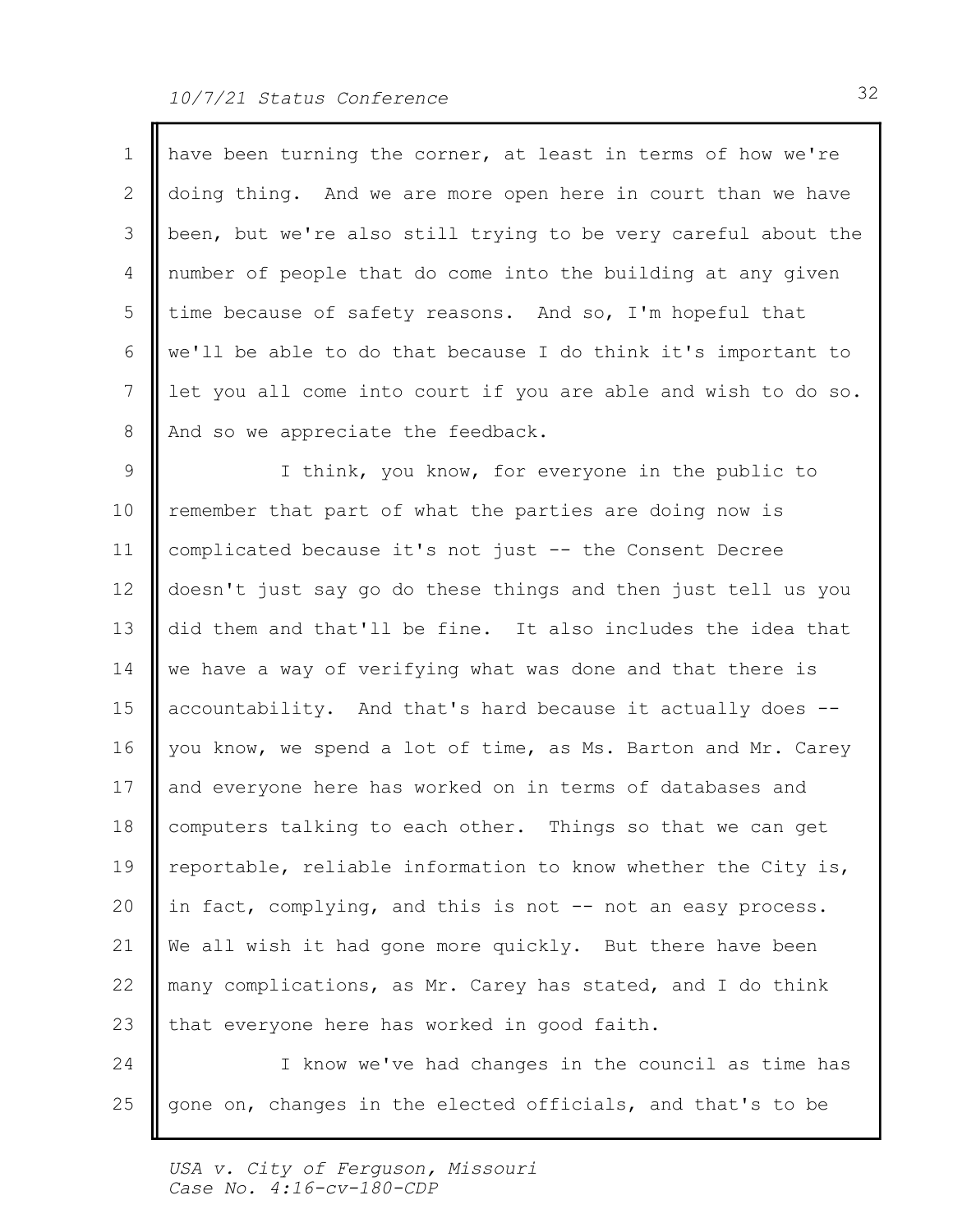| $\mathbf 1$ | expected and I've been very impressed with the dedication that |
|-------------|----------------------------------------------------------------|
| 2           | all of the new elected officials have given to this process as |
| 3           | well as the dedication that the new employees of the City,     |
| 4           | including, of course, Chief McCall, have given to this. So I   |
| 5           | want to thank the parties for that.                            |
| 6           | And then I want to thank the members of the                    |
| 7           | community for continuing to be engaged and, you know,          |
| 8           | continuing to complain when you think there's something that   |
| 9           | needs complaining about and that's what -- that's what you're  |
| 10          | supposed to do and we'll try to address those complaints or    |
| 11          | hear from the parties about those -- what they're doing, if    |
| 12          | they can. I'm not just saying complain for the sake of         |
| 13          | complaining, but we want to hear from you. We need feedback    |
| 14          | from the public to know whether this is working, so we do      |
| 15          | appreciate your responding.                                    |
| 16          | I will send out an order and there will be notices             |
| 17          | about the next meeting. And as I said, I am, again, very       |
| 18          | hopeful that it will, this time, really be able to be in       |
| 19          | person in the courtroom.                                       |
| 20          | If there's nothing further from any of the parties,            |
| 21          | then this hearing is concluded and thank you all again and     |
| 22          | court is in recess.                                            |
| 23          | (Proceedings adjourned at 11:48 a.m.)                          |
| 24          | * * * * *                                                      |
| 25          |                                                                |
|             |                                                                |